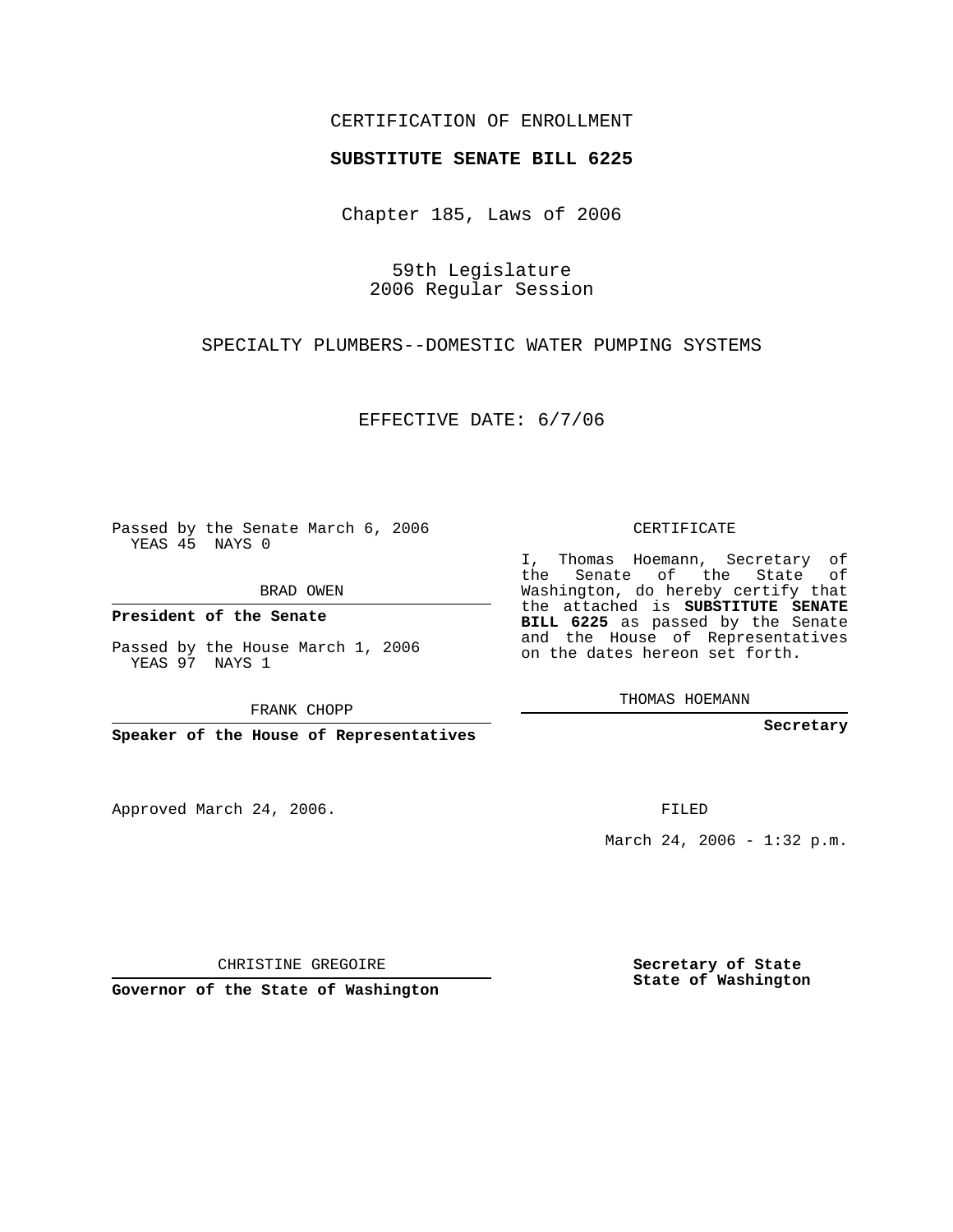# **SUBSTITUTE SENATE BILL 6225** \_\_\_\_\_\_\_\_\_\_\_\_\_\_\_\_\_\_\_\_\_\_\_\_\_\_\_\_\_\_\_\_\_\_\_\_\_\_\_\_\_\_\_\_\_

\_\_\_\_\_\_\_\_\_\_\_\_\_\_\_\_\_\_\_\_\_\_\_\_\_\_\_\_\_\_\_\_\_\_\_\_\_\_\_\_\_\_\_\_\_

### AS AMENDED BY THE HOUSE

Passed Legislature - 2006 Regular Session

### **State of Washington 59th Legislature 2006 Regular Session**

**By** Senate Committee on Labor, Commerce, Research & Development sponsored by Senators Rasmussen, Honeyford, Haugen, Morton, Hewitt, Rockefeller, Pflug, Parlette, Shin and Oke)

READ FIRST TIME 02/03/06.

 AN ACT Relating to regulating the business of installing, repairing, and maintaining domestic water pumping systems; amending RCW 18.106.010, 18.106.040, 18.106.050, 18.106.110, 19.28.041, 19.28.161, 19.28.051, 19.28.061, 18.106.070, 18.106.020, 19.28.211, 19.28.131, and 18.27.060; reenacting and amending RCW 19.28.191; and prescribing penalties.

7 BE IT ENACTED BY THE LEGISLATURE OF THE STATE OF WASHINGTON:

 8 **Sec. 1.** RCW 18.106.010 and 2003 c 399 s 102 are each amended to 9 read as follows:

10 ((Unless a different meaning is plainly required by the context, 11 the following words and phrases as hereinafter used in this chapter 12 shall have the following meaning:)) The definitions in this section 13 apply throughout this chapter unless the context clearly requires 14 otherwise.

15 (1) "Advisory board" means the state advisory board of 16 plumbers $((\div))$ .

17 (2) "Contractor" means any person, corporate or otherwise, who 18 engages in, or offers or advertises to engage in, any work covered by 19 the provisions of this chapter by way of trade or business, or any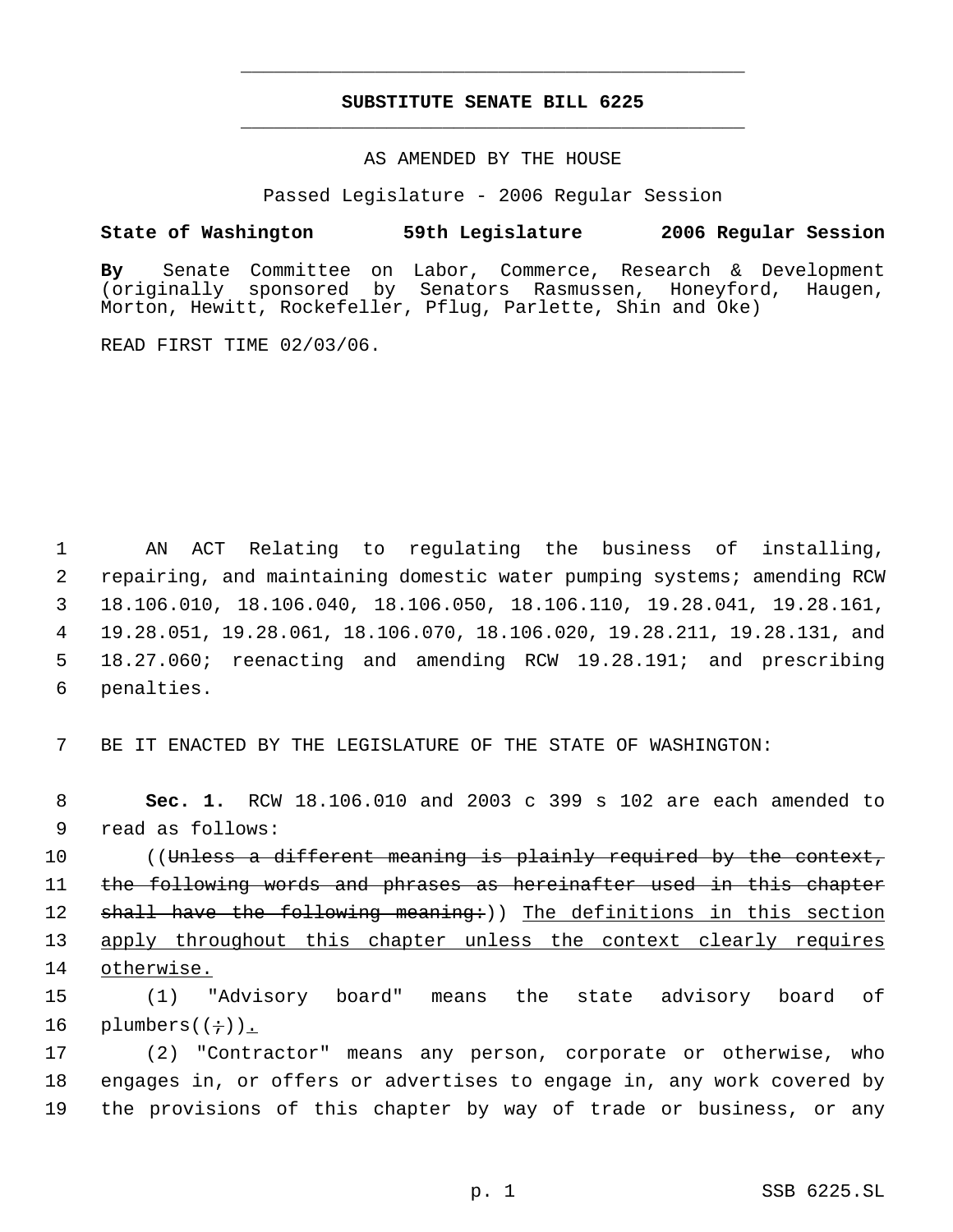person, corporate or otherwise, who employs anyone, or offers or advertises to employ anyone, to engage in any work covered by the 3 provisions of this chapter( $(i)$ ).

4 (3) "Department" means the department of labor and industries( $(+)$ ). (4) "Director" means the director of department of labor and 6 industries( $(\div)$ ).

 (5) "Journeyman plumber" means any person who has been issued a certificate of competency by the department of labor and industries as 9 provided in this chapter( $(+)$ ).

 (6) "Like-in-kind" means having similar characteristics such as 11 plumbing size, type, and function, and being in the same location( $(+)$ ).

 (7) "Medical gas piping" means oxygen, nitrous oxide, high pressure 13 nitrogen, medical compressed air, and medical vacuum systems( $(+)$ ).

 (8) "Medical gas piping installer" means a journeyman plumber who 15 has been issued a medical gas piping installer endorsement( $(+)$ ).

 (9) "Plumbing" means that craft involved in installing, altering, repairing and renovating potable water systems, liquid waste systems, and medical gas piping systems within a building. Installation in a water system of water softening or water treatment equipment is not 20 within the meaning of plumbing as used in this chapter( $(+)$ ).

 (10) "Specialty plumber" means anyone who has been issued a specialty certificate of competency limited to:

 (a) Installation, maintenance, and repair of the plumbing of single-family dwellings, duplexes, and apartment buildings that do not 25 exceed three stories;  $((e^+e^+))$ 

26 (b) Maintenance and repair of backflow prevention assemblies; or

 (c) A domestic water pumping system consisting of the installation, maintenance, and repair of the pressurization, treatment, and 29 filtration components of a domestic water system consisting of: One or 30 more pumps; pressure, storage, and other tanks; filtration and 31 treatment equipment; if appropriate, a pitless adapter; along with 32 valves, transducers, and other plumbing components that:

 (i) Are used to acquire, treat, store, or move water suitable for either drinking or other domestic purposes, including irrigation, to: (A) A single-family dwelling, duplex, or other similar place of residence; (B) a public water system, as defined in RCW 70.119.020 and as limited under RCW 70.119.040; or (C) a farm owned and operated by a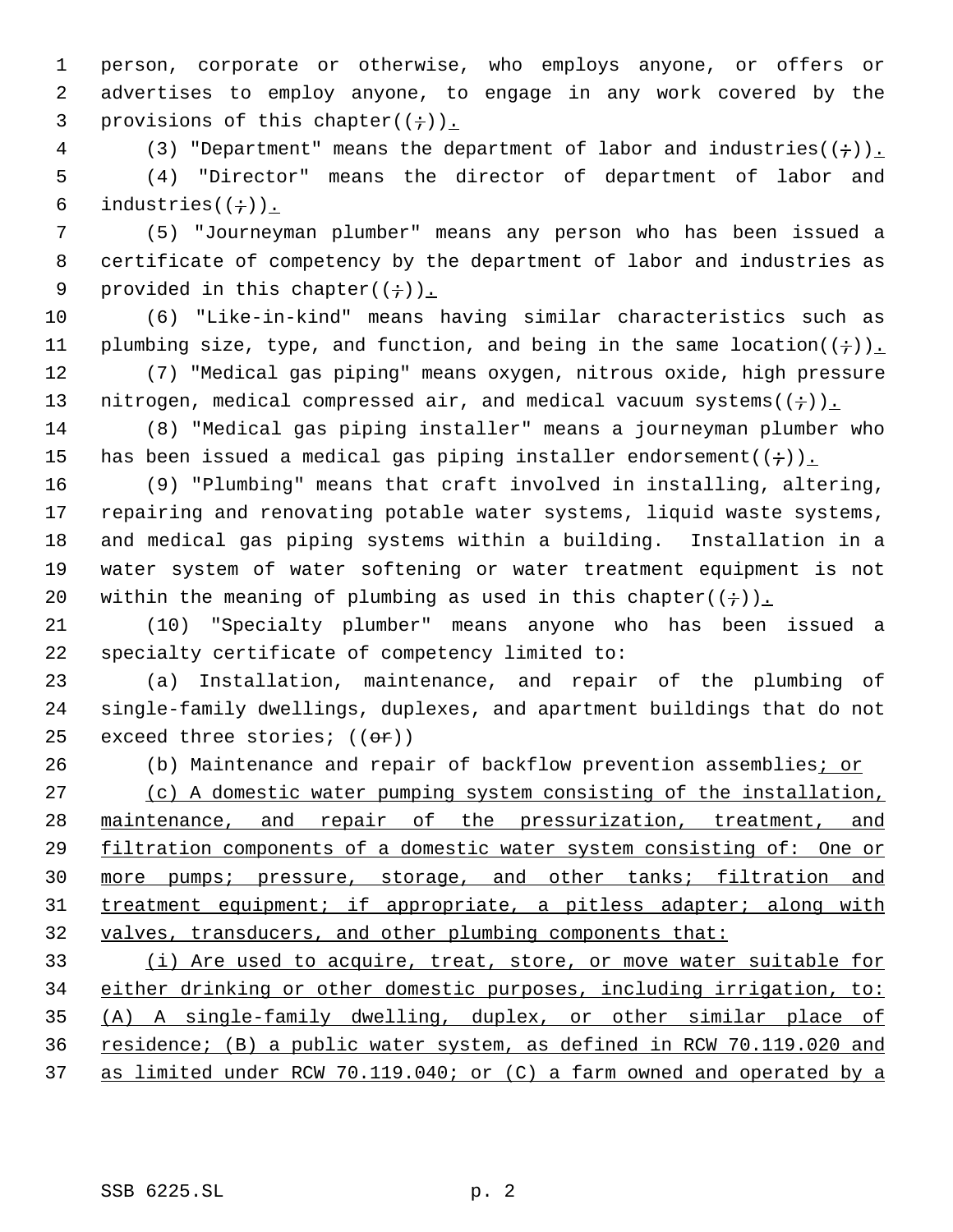person whose primary residence is located within thirty miles of any part of the farm; (ii) Are located within the interior space, including but not 4 limited to an attic, basement, crawl space, or garage, of a residential structure, which space is separated from the living area of the 6 residence by a lockable entrance and fixed walls, ceiling, or floor; (iii) If located within the interior space of a residential structure, are connected to a plumbing distribution system supplied and installed into the interior space by either: (A) A person who, pursuant to RCW 18.106.070 or 18.106.090, possesses a valid temporary 11 permit or certificate of competency as a journeyman plumber, specialty 12 plumber, or trainee, as defined in this chapter; or (B) a person exempt 13 from the requirement to obtain a certified plumber to do such plumbing work under RCW 18.106.150.

 **Sec. 2.** RCW 18.106.040 and 2001 c 281 s 2 are each amended to read as follows:

 (1) Upon receipt of the application and evidence set forth in RCW 18.106.030, the director shall review the same and make a determination as to whether the applicant is eligible to take an examination for the certificate of competency. To be eligible to take the examination:

 (a) Each applicant for a journeyman plumber's certificate of competency shall furnish written evidence that he or she has completed a course of study in the plumbing trade in the armed services of the United States or at a school licensed by the work force training and education coordinating board, or has had four or more years of experience under the direct supervision of a licensed journeyman plumber.

 (b) Each applicant for a specialty plumber's certificate of 29 competency under RCW  $18.106.010((\{8\})) (10)(a)$  shall furnish written evidence that he or she has completed a course of study in the plumbing trade in the armed services of the United States or at a school licensed by the work force training and education coordinating board under chapter 28C.10 RCW, or that he or she has had at least three years practical experience in the specialty.

 (c) Each applicant for a specialty plumber's certificate of 36 competency under RCW  $18.106.010((+8+))(10)$  (b) or (c) shall furnish written evidence that he or she is eligible to take the examination.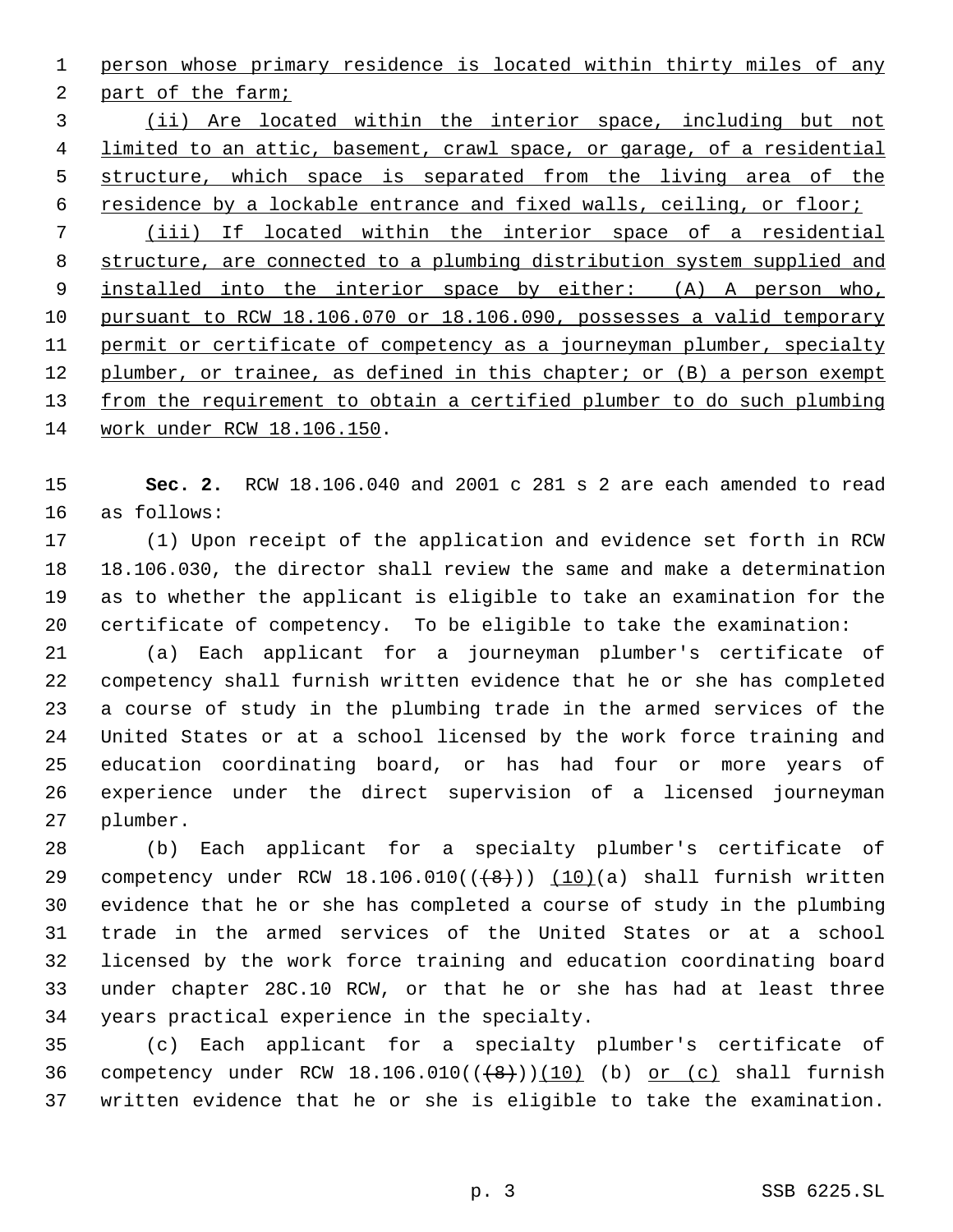1 These eligibility requirements for the specialty plumbers defined by 2 RCW 18.106.010(10)(c) shall be one year of practical experience working on pumping systems not exceeding one hundred gallons per minute, and two years of practical experience working on pumping systems exceeding 5 one hundred gallons per minute, or equivalent as determined by rule by the department in consultation with the advisory board, and that experience may be obtained at the same time the individual is meeting the experience required by RCW 19.28.191. The eligibility requirements 9 for other specialty plumbers shall be ((adopted)) established by rule by the director pursuant to subsection (2)(b) of this section.

 (2)(a) The director shall establish reasonable rules for the examinations to be given applicants for certificates of competency. In establishing the rules, the director shall consult with the state advisory board of plumbers as established in RCW 18.106.110.

 (b) The director shall establish reasonable criteria by rule for determining an applicant's eligibility to take an examination for the certificate of competency for specialty plumbers under subsection (1)(c) of this section. In establishing the criteria, the director shall consult with the state advisory board of plumbers as established 20 in RCW 18.106.110. These rules must take effect by  $((\text{J~~uly 1, 2002~~))$ December 31, 2006.

 (3) Upon determination that the applicant is eligible to take the examination, the director shall so notify the applicant, indicating the time and place for taking the same.

(4) No other requirement for eligibility may be imposed.

 **Sec. 3.** RCW 18.106.050 and 1997 c 326 s 5 are each amended to read as follows:

 (1) The department, with the advice of the advisory board, shall prepare a written examination to be administered to applicants for certificates of competency for journeyman plumber and specialty plumber. The examination shall be constructed to determine:

 (a) Whether the applicant possesses varied general knowledge of the technical information and practical procedures that are identified with the trade of journeyman plumber or specialty plumber; and

 (b) Whether the applicant is familiar with the applicable plumbing codes and the administrative rules of the department pertaining to plumbing and plumbers.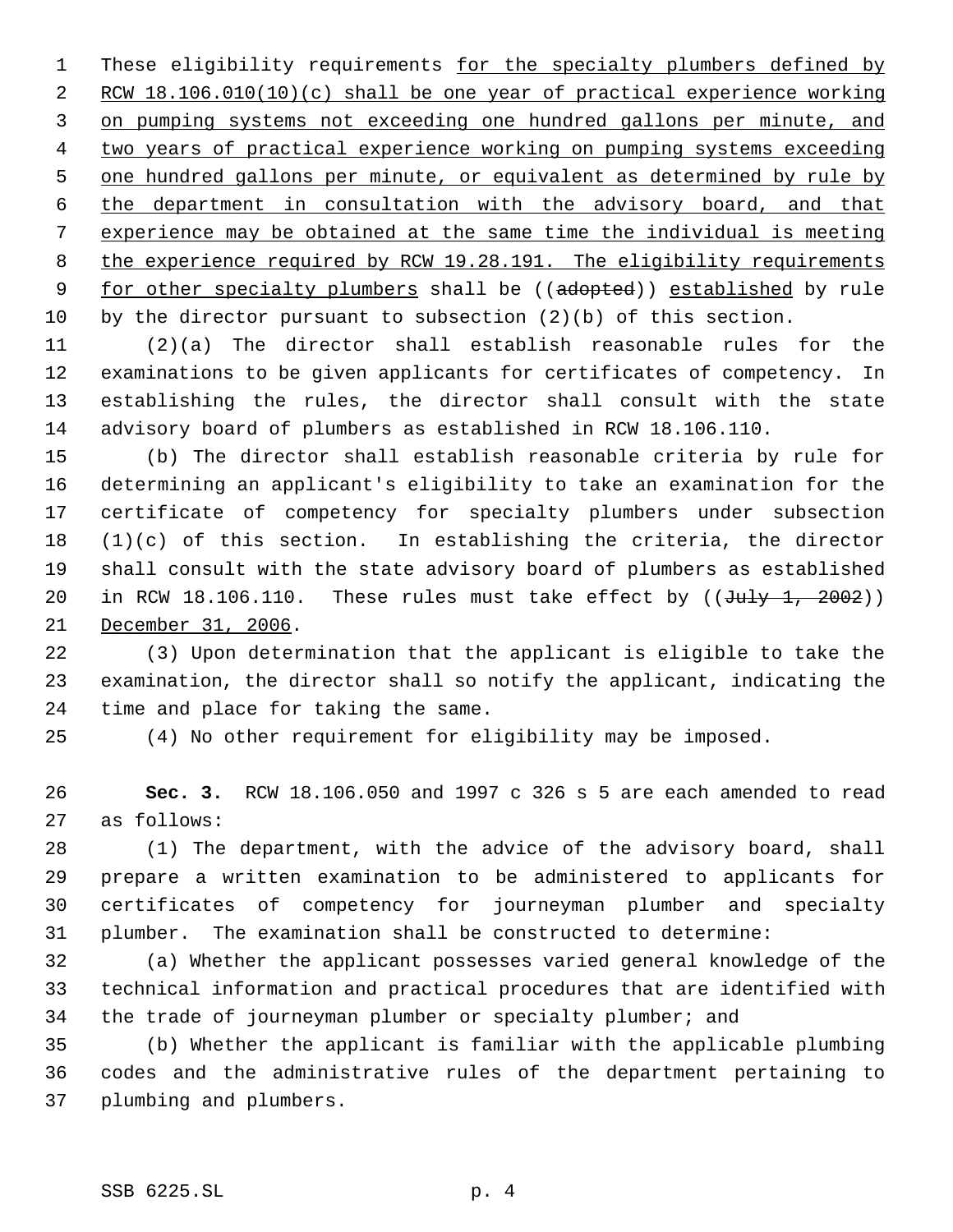((The department shall administer the examination to eligible persons. All applicants shall, before taking the examination, pay to 3 the department a fee.))

 (2) ((For purposes of the medical gas piping installer 5 endorsement,)) The department, with the consent of the advisory board, may enter into a contract with a nationally recognized testing agency to develop, administer, and score ((medical gas piping installer)) any examinations required by this chapter. All applicants shall, before 9 taking an examination ((for a medical gas piping installer 10 endorsement)), pay the required examination fee. The department shall set the examination fee by contract with a nationally recognized testing agency. The fee shall cover but not exceed the costs of preparing and administering the examination and the materials necessary to conduct the practical elements of the examination. The department shall approve training courses and set the fees for training courses 16 for ((the medical gas piping installer endorsement)) examinations 17 provided by this chapter.

 (3) An examination to determine the competency of an applicant for a domestic water pumping system specialty plumbing certificate as 20 defined by RCW 18.106.010(10)(c) must be established by the department in consultation with the advisory board by December 31, 2006. The department may include an examination for appropriate electrical safety and technical requirements as required by RCW 19.28.191 with the examination required by this section. The department, in consultation with the advisory board, may accept the certification by a professional 26 or trade association or other acceptable entity as meeting the examination requirement of this section. Individuals who can provide evidence to the department prior to January 1, 2007, that they have been employed in the pump and irrigation business as defined by RCW 18.106.010(10)(c) for not less than four thousand hours in the most 31 recent four calendar years shall be issued the appropriate certificate by the department upon receiving such documentation and applicable fees. The department shall establish a single document for those who have received both the plumbing specialty certification defined by this subsection and have also met the certification requirements for a pump and irrigation or domestic pump specialty electrician, showing that the individual has received both certifications.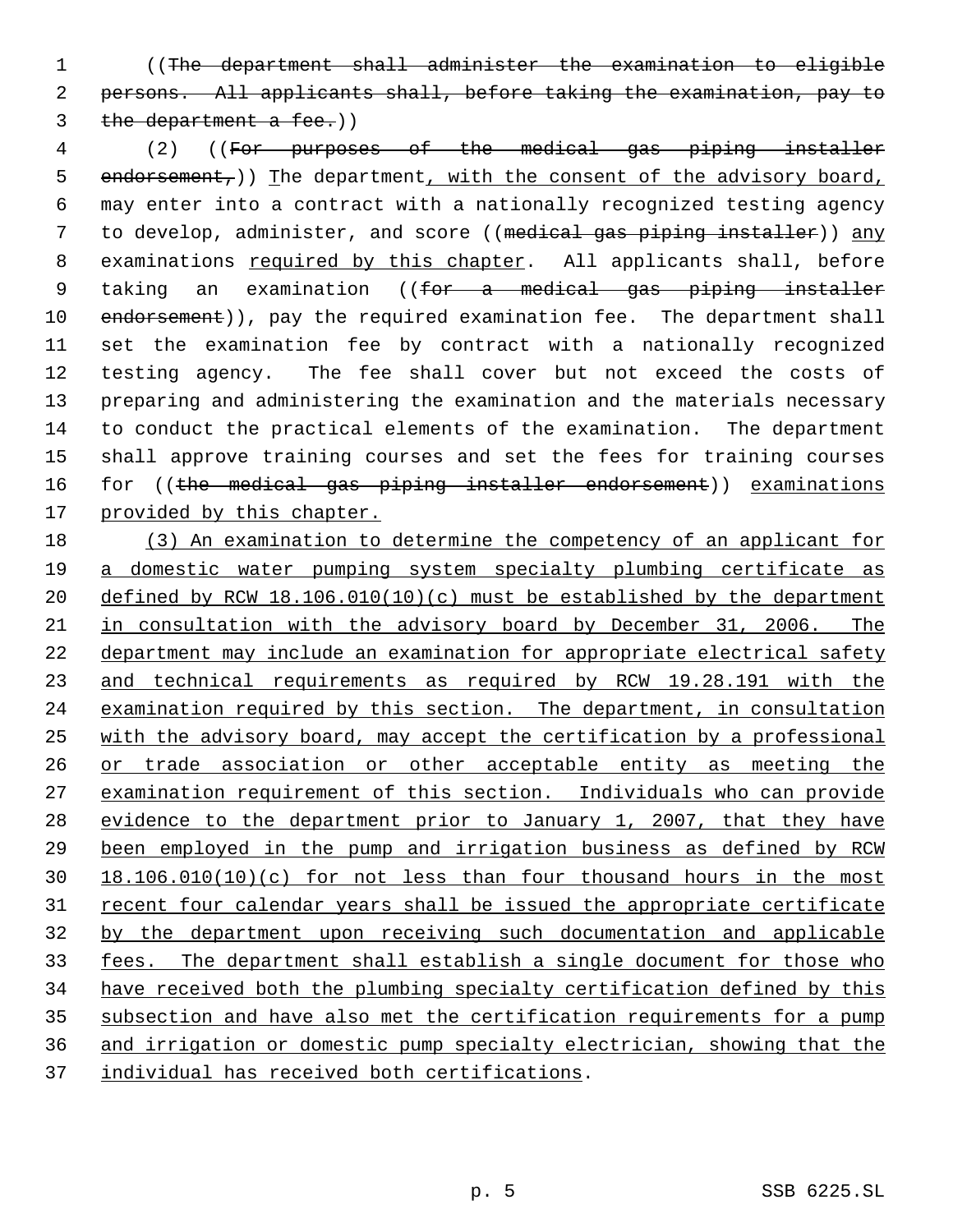(4) The department shall certify the results of the examinations 2 provided by this chapter, and shall notify the applicant in writing whether he or she has passed or failed. Any applicant who has failed the examination may retake the examination, upon the terms and after a period of time that the director shall set by rule. The director may not limit the number of times that a person may take the examination.

 **Sec. 4.** RCW 18.106.110 and 1997 c 307 s 1 are each amended to read as follows:

 (1) There is created a state advisory board of plumbers, to be 10 composed of ((five)) seven members appointed by the governor. Two 11 members shall be journeyman plumbers,  $((two))$  one member shall be a 12 specialty plumber, three members shall be persons conducting a plumbing business, at least one of which shall be primarily engaged in a 14 specialty plumbing business, and one member from the general public who is familiar with the business and trade of plumbing.

 (2) The term of one journeyman plumber expires July 1, 1995; the 17 term of the second journeyman plumber expires July 1, 2000; the term of 18 the specialty plumber expires July 1, 2008; the term of one person conducting a plumbing business expires July 1, 1996; the term of the second person conducting a plumbing business expires July 1, 2000; the term of the third person conducting a plumbing business expires July 1, 22 2007; and the term of the public member expires July 1, 1997. Thereafter, upon the expiration of said terms, the governor shall appoint a new member to serve for a period of three years. However, to ensure that the board can continue to act, a member whose term expires shall continue to serve until his or her replacement is appointed. In the case of any vacancy on the board for any reason, the governor shall appoint a new member to serve out the term of the person whose position has become vacant.

 (3) The advisory board shall carry out all the functions and duties enumerated in this chapter, as well as generally advise the department on all matters relative to this chapter.

 (4) Each member of the advisory board shall receive travel expenses in accordance with the provisions of RCW 43.03.050 and 43.03.060 as now existing or hereafter amended for each day in which such member is actually engaged in attendance upon the meetings of the advisory board.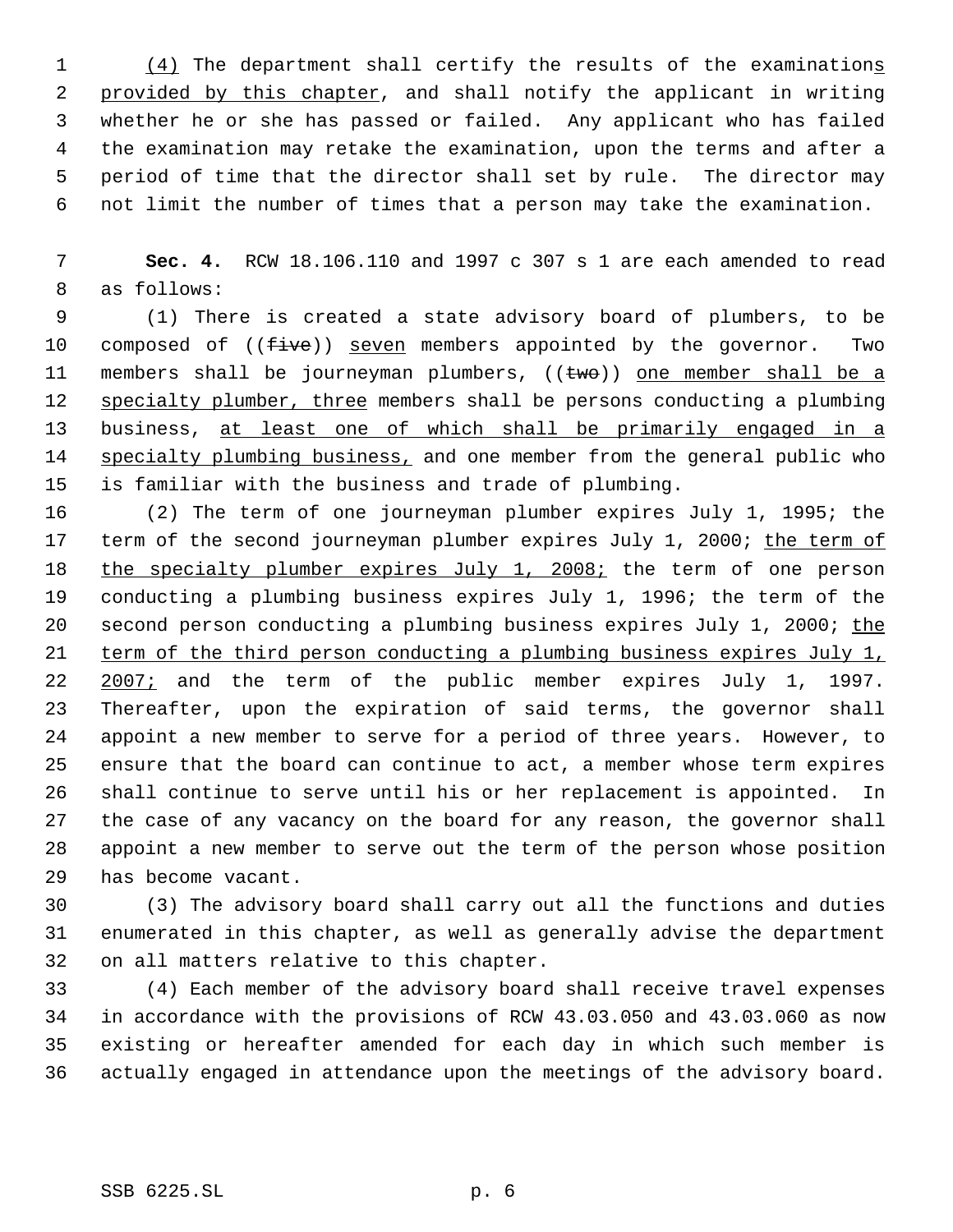**Sec. 5.** RCW 19.28.041 and 2002 c 249 s 2 are each amended to read as follows:

 (1) It is unlawful for any person, firm, partnership, corporation, 4 or other entity to advertise, engage in, conduct, or carry on the business of installing or maintaining wires or equipment to convey electric current, or installing or maintaining equipment to be operated by electric current as it pertains to the electrical industry, without having an unrevoked, unsuspended, and unexpired electrical contractor license, issued by the department in accordance with this chapter. All electrical contractor licenses expire twenty-four calendar months following the day of their issue. The department may issue an electrical contractors license for a period of less than twenty-four months only for the purpose of equalizing the number of electrical contractor licenses that expire each month. Application for an electrical contractor license shall be made in writing to the department, accompanied by the required fee. The application shall state:

 (a) The name and address of the applicant; in case of firms or partnerships, the names of the individuals composing the firm or partnership; in case of corporations, the names of the managing officials thereof;

 (b) The location of the place of business of the applicant and the name under which the business is conducted;

(c) Employer social security number;

 (d) Evidence of workers' compensation coverage for the applicant's employees working in Washington, as follows:

 (i) The applicant's industrial insurance account number issued by 28 the department;

 (ii) The applicant's self-insurer number issued by the department; or

 (iii) For applicants domiciled in a state or province of Canada subject to an agreement entered into under RCW 51.12.120(7), as permitted by the agreement, filing a certificate of coverage issued by the agency that administers the workers' compensation law in the applicant's state or province of domicile certifying that the applicant has secured the payment of compensation under the other state's or province's workers' compensation law;

(e) Employment security department number;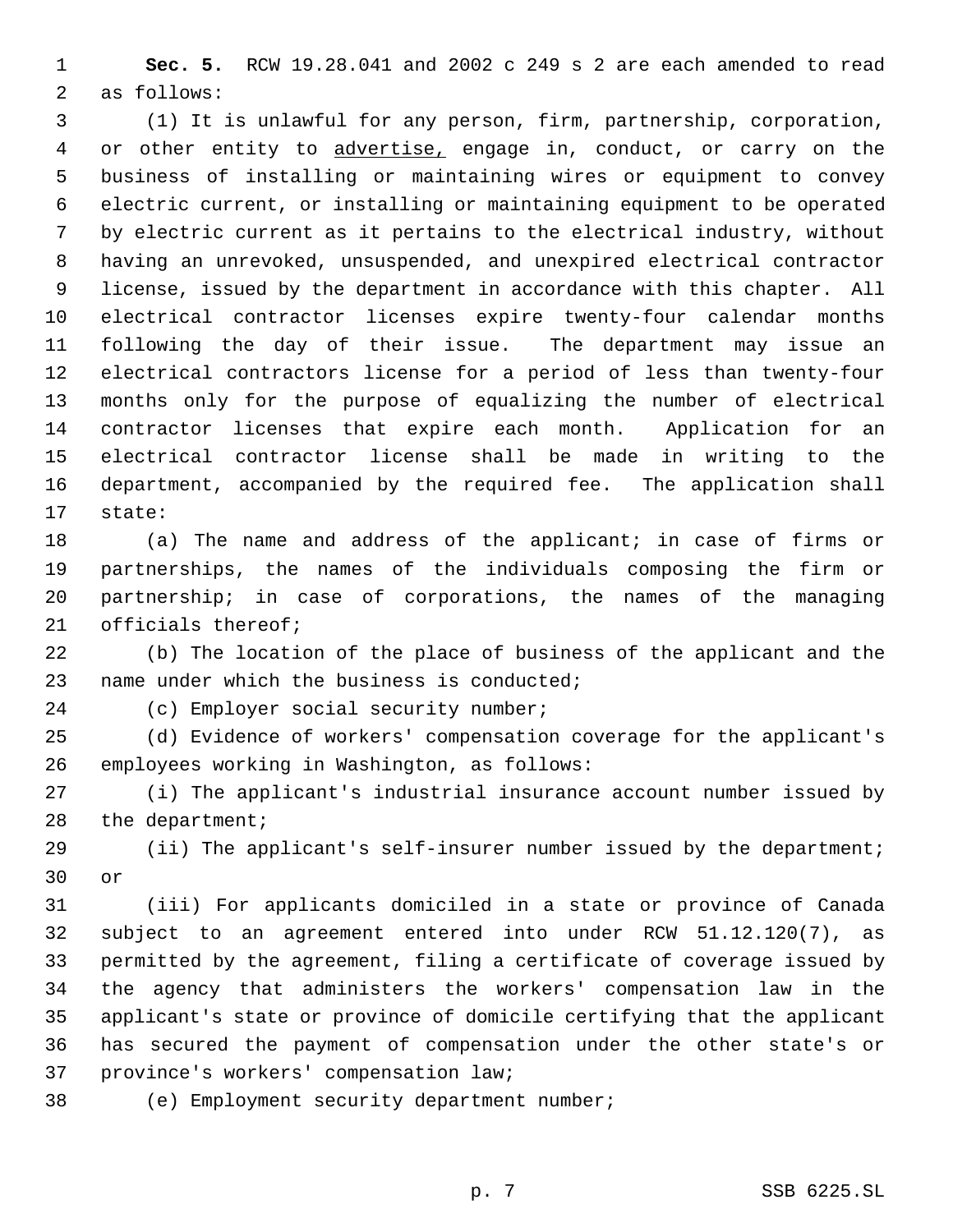- 
- (f) State excise tax registration number;

 (g) Unified business identifier (UBI) account number may be substituted for the information required by (d) of this subsection if the applicant will not employ employees in Washington, and by (e) and (f) of this subsection; and

 (h) Whether a general or specialty electrical contractor license is sought and, if the latter, the type of specialty. Electrical contractor specialties include, but are not limited to: Residential, pump and irrigation, limited energy system, signs, nonresidential maintenance, restricted nonresidential maintenance, appliance repair, and a combination specialty. A general electrical contractor license shall grant to the holder the right to engage in, conduct, or carry on the business of installing or maintaining wires or equipment to carry electric current, and installing or maintaining equipment, or installing or maintaining material to fasten or insulate such wires or equipment to be operated by electric current, in the state of Washington. A specialty electrical contractor license shall grant to the holder a limited right to engage in, conduct, or carry on the business of installing or maintaining wires or equipment to carry electrical current, and installing or maintaining equipment; or installing or maintaining material to fasten or insulate such wires or equipment to be operated by electric current in the state of Washington as expressly allowed by the license.

 (2) The department may verify the workers' compensation coverage information provided by the applicant under subsection (1)(d) of this section, including but not limited to information regarding the coverage of an individual employee of the applicant. If coverage is provided under the laws of another state, the department may notify the other state that the applicant is employing employees in Washington.

 (3) The application for an electrical contractor license shall be accompanied by a bond in the sum of four thousand dollars with the state of Washington named as obligee in the bond, with good and sufficient surety, to be approved by the department. The bond shall at all times be kept in full force and effect, and any cancellation or revocation thereof, or withdrawal of the surety therefrom, suspends the license issued to the principal until a new bond has been filed and approved as provided in this section. Upon approval of a bond, the department shall on the next business day deposit the fee accompanying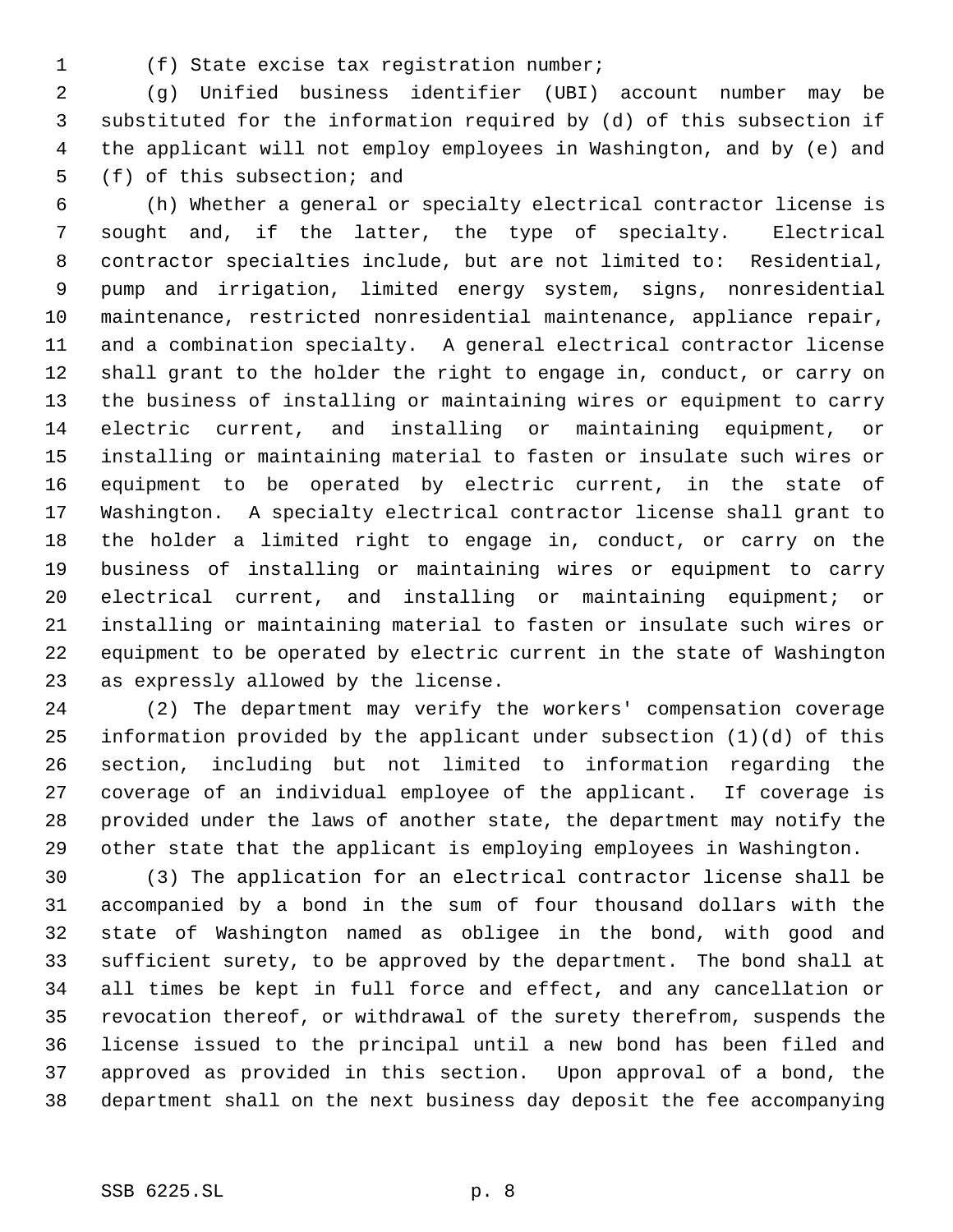the application in the electrical license fund and shall file the bond in the office. The department shall upon request furnish to any person, firm, partnership, corporation, or other entity a certified copy of the bond upon the payment of a fee that the department shall set by rule. The fee shall cover but not exceed the cost of furnishing the certified copy. The bond shall be conditioned that in any installation or maintenance of wires or equipment to convey electrical current, and equipment to be operated by electrical current, the principal will comply with the provisions of this chapter and with any electrical ordinance, building code, or regulation of a city or town adopted pursuant to RCW 19.28.010(3) that is in effect at the time of entering into a contract. The bond shall be conditioned further that the principal will pay for all labor, including employee benefits, and material furnished or used upon the work, taxes and contributions to the state of Washington, and all damages that may be sustained by any person, firm, partnership, corporation, or other entity due to a failure of the principal to make the installation or maintenance in accordance with this chapter or any applicable ordinance, building code, or regulation of a city or town adopted pursuant to RCW 19.28.010(3). In lieu of the surety bond required by this section the license applicant may file with the department a cash deposit or other negotiable security acceptable to the department. If the license applicant has filed a cash deposit, the department shall deposit the funds in a special trust savings account in a commercial bank, mutual savings bank, or savings and loan association and shall pay annually to the depositor the interest derived from the account.

 (4) The department shall issue general or specialty electrical contractor licenses to applicants meeting all of the requirements of this chapter. The provisions of this chapter relating to the licensing of any person, firm, partnership, corporation, or other entity including the requirement of a bond with the state of Washington named as obligee therein and the collection of a fee therefor, are exclusive, and no political subdivision of the state of Washington may require or issue any licenses or bonds or charge any fee for the same or a similar purpose. No person, firm, partnership, corporation, or other entity holding more than one specialty contractor license under this chapter may be required to pay an annual fee for more than one such license or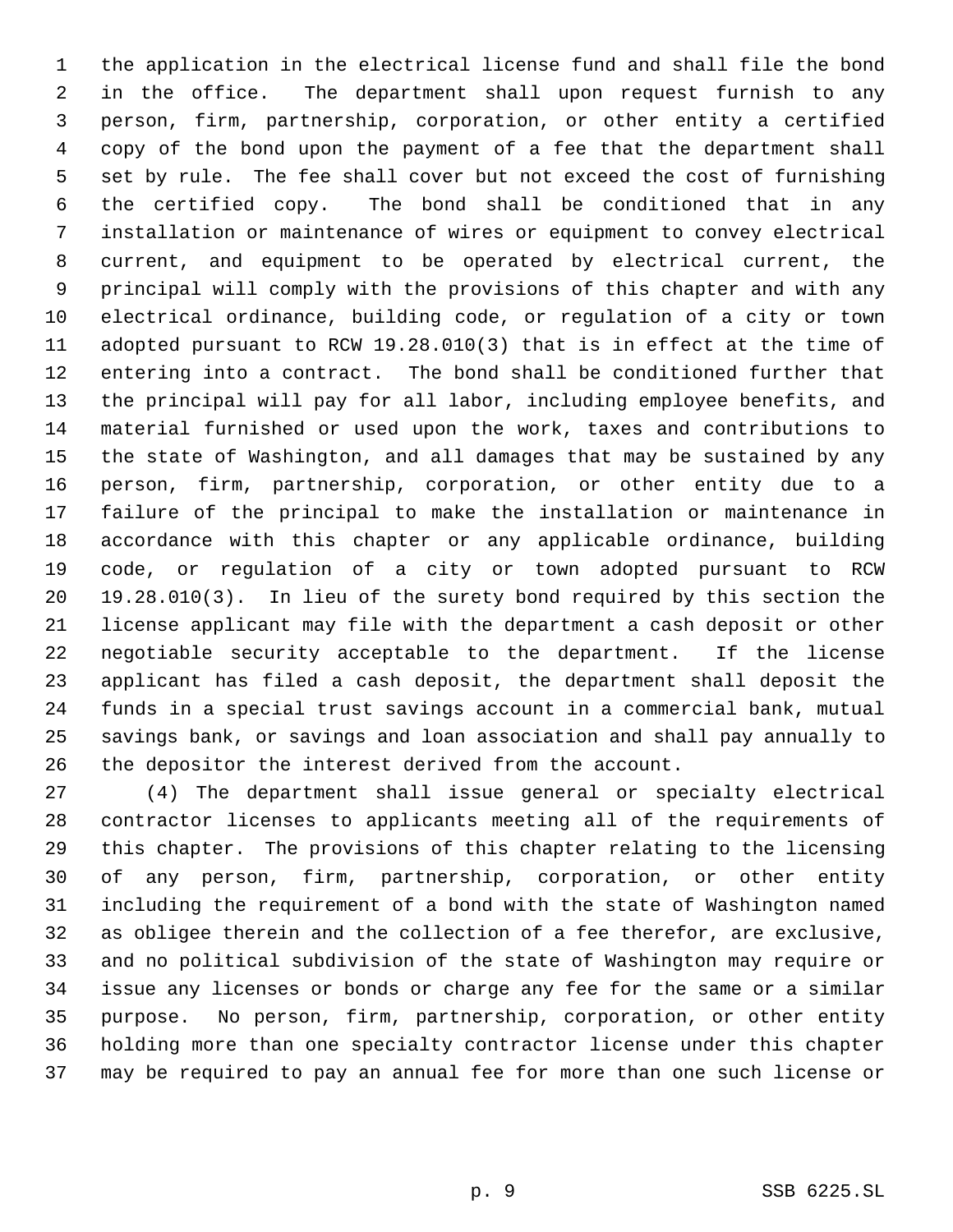to post more than one four thousand dollar bond, equivalent cash deposit, or other negotiable security.

 (5) To obtain a general or specialty electrical contractor license the applicant must designate an individual who currently possesses a valid master journeyman electrician's certificate of competency, master specialty electrician's certificate of competency in the specialty for which application has been made, or administrator's certificate as a general electrical contractor administrator or as a specialty electrical contractor administrator in the specialty for which application has been made.

 (6) Administrator certificate specialties include but are not 12 limited to: Residential, pump and irrigation or domestic pump, limited energy system, signs, nonresidential maintenance, restricted nonresidential maintenance, appliance repair, and combination specialty. To obtain an administrator's certificate an individual must pass an examination as set forth in RCW 19.28.051 unless the applicant was a licensed electrical contractor at any time during 1974. Applicants who were electrical contractors licensed by the state of Washington at any time during 1974 are entitled to receive a general electrical contractor administrator's certificate without examination if the applicants apply prior to January 1, 1984. The board of electrical examiners shall certify to the department the names of all persons who are entitled to either a general or specialty electrical contractor administrator's certificate.

 (7) For a contractor doing domestic water pumping system work as defined by RCW 18.106.010(10)(c), the department shall consider the 27 requirements of subsections  $(1)(a)$  through  $(h)$ ,  $(2)$ , and  $(3)$  of this section to have been met to be a pump and irrigation or domestic pump licensed electrical contractor if the contractor has met the contractor 30 registration requirements of chapter 18.27 RCW. The department shall establish a single registration/licensing document for those who qualify for both general contractor registration as defined in chapter 18.27 RCW and a pump and irrigation or domestic pump electrical 34 contractor license as defined by this chapter.

 **Sec. 6.** RCW 19.28.161 and 2002 c 249 s 4 are each amended to read as follows:

(1) No person may engage in the electrical construction trade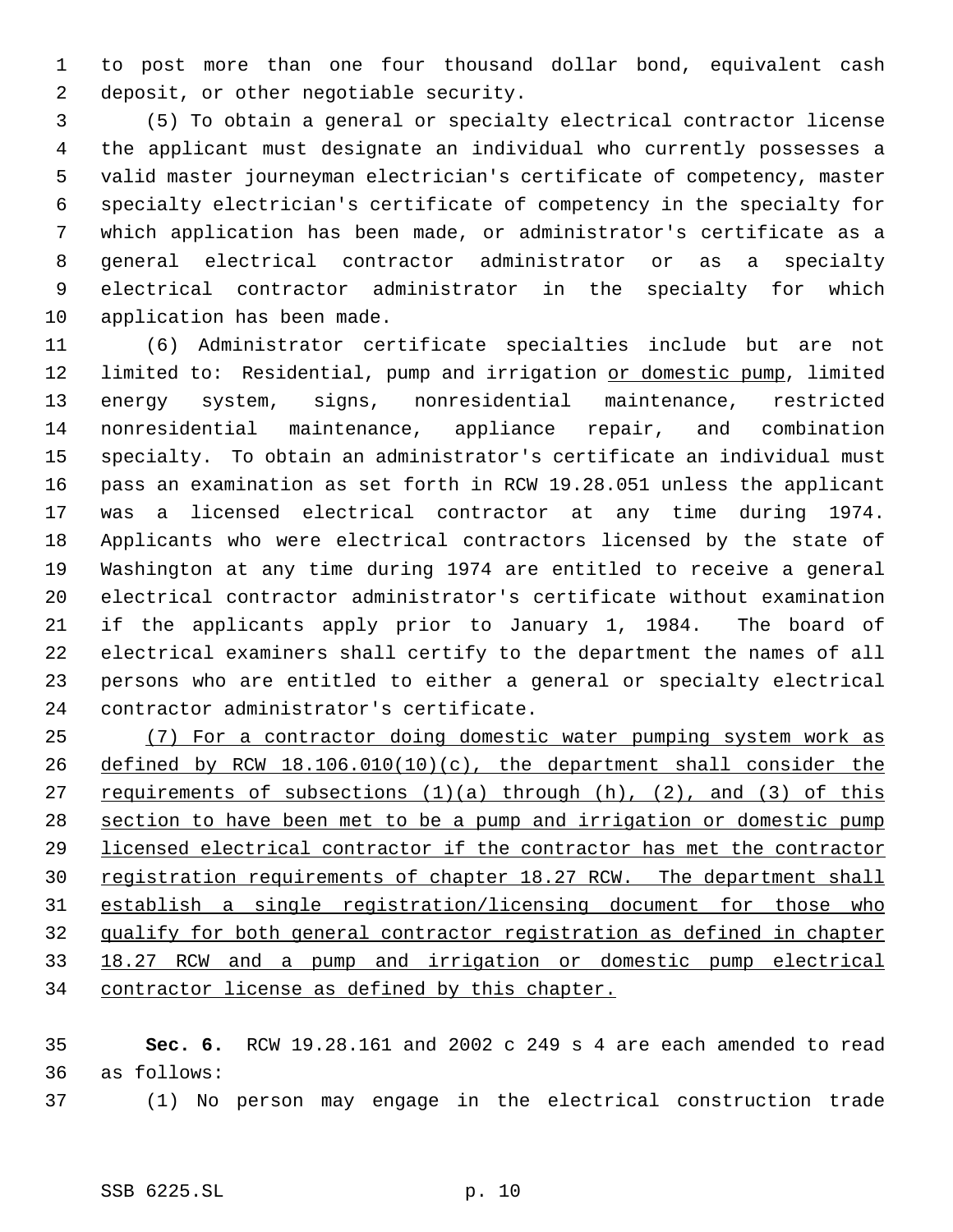without having a valid master journeyman electrician certificate of competency, journeyman electrician certificate of competency, master specialty electrician certificate of competency, or specialty electrician certificate of competency issued by the department in accordance with this chapter. Electrician certificate of competency specialties include, but are not limited to: Residential, pump and irrigation, limited energy system, signs, nonresidential maintenance, 8 restricted nonresidential maintenance, and appliance repair. Until July 1, 2007, the department of labor and industries shall issue a written warning to any specialty pump and irrigation or domestic pump electrician not having a valid electrician certification. The warning 12 will state that the individual must apply for an electrical training 13 certificate or be qualified for and apply for electrician certification under the requirements in RCW 19.28.191(1)(g) within thirty calendar 15 days of the warning. Only one warning will be issued to any individual. If the individual fails to comply with this section, the department shall issue a penalty as defined in RCW 19.28.271 to the individual.

 (2) A person who is indentured in an apprenticeship program approved under chapter 49.04 RCW for the electrical construction trade or who is learning the electrical construction trade may work in the electrical construction trade if supervised by a certified master journeyman electrician, journeyman electrician, master specialty electrician in that electrician's specialty, or specialty electrician in that electrician's specialty. All apprentices and individuals learning the electrical construction trade shall obtain an electrical training certificate from the department. The certificate shall authorize the holder to learn the electrical construction trade while under the direct supervision of a master journeyman electrician, journeyman electrician, master specialty electrician working in that electrician's specialty, or specialty electrician working in that electrician's specialty. The holder of the electrical training certificate shall renew the certificate biennially. At the time of renewal, the holder shall provide the department with an accurate list of the holder's employers in the electrical construction industry for the previous biennial period and the number of hours worked for each employer. A biennial fee shall be charged for the issuance or renewal of the certificate. The department shall set the fee by rule. The fee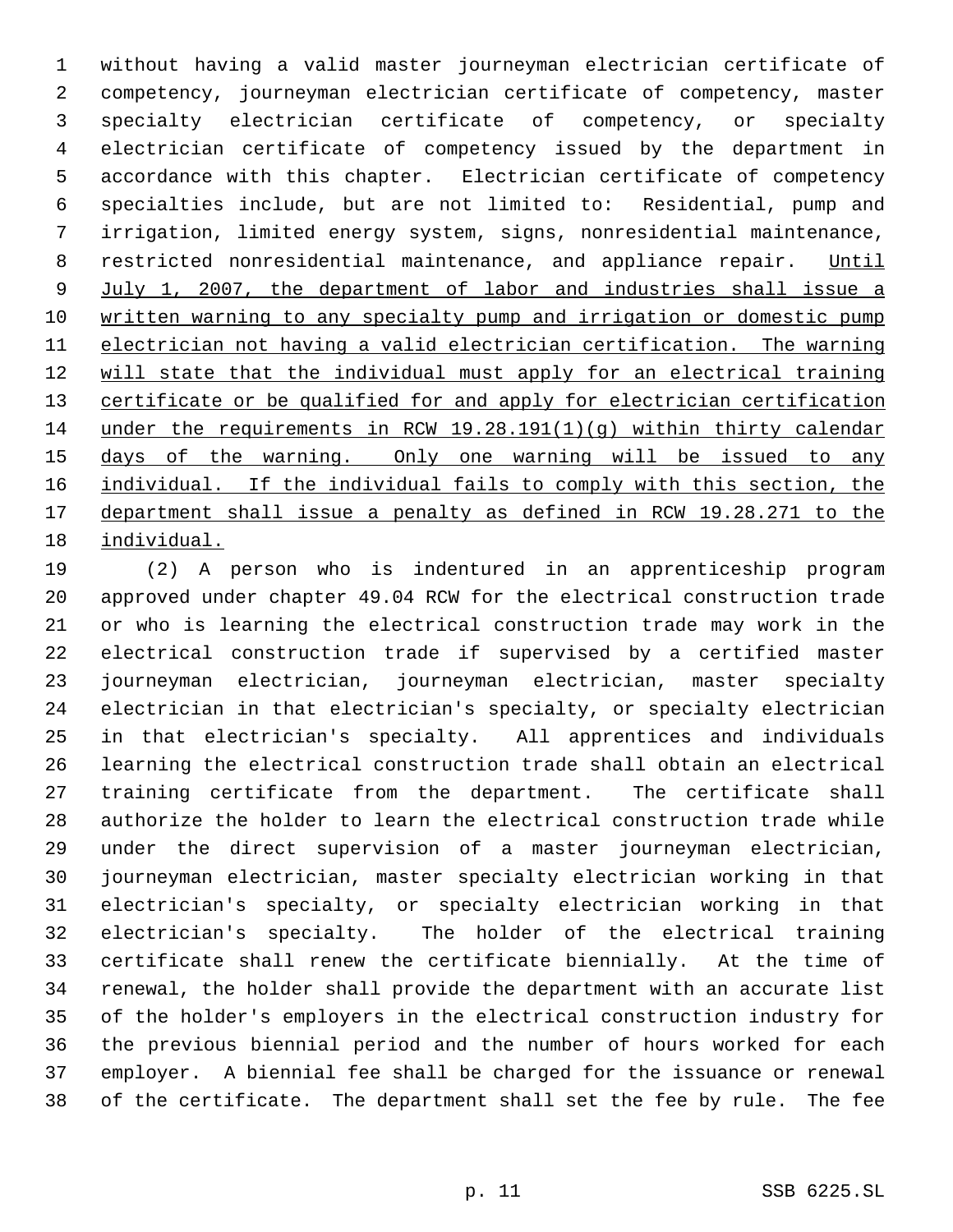shall cover but not exceed the cost of administering and enforcing the trainee certification and supervision requirements of this chapter. Apprentices and individuals learning the electrical construction trade shall have their electrical training certificates in their possession at all times that they are performing electrical work. They shall show their certificates to an authorized representative of the department at the representative's request.

 (3) Any person who has been issued an electrical training certificate under this chapter may work if that person is under supervision. Supervision shall consist of a person being on the same job site and under the control of either a certified master journeyman electrician, journeyman electrician, master specialty electrician working in that electrician's specialty, or specialty electrician working in that electrician's specialty. Either a certified master journeyman electrician, journeyman electrician, master specialty electrician working in that electrician's specialty, or specialty electrician working in that electrician's specialty shall be on the same job site as the noncertified individual for a minimum of seventy- five percent of each working day unless otherwise provided in this chapter.

 (4) The ratio of noncertified individuals to certified master journeymen electricians, journeymen electricians, master specialty electricians, or specialty electricians on any one job site is as follows:

 (a) When working as a specialty electrician, not more than two noncertified individuals for every certified master specialty electrician working in that electrician's specialty, specialty electrician working in that electrician's specialty, master journeyman electrician, or journeyman electrician, except that the ratio requirements are one certified master specialty electrician working in that electrician's specialty, specialty electrician working in that electrician's specialty, master journeyman electrician, or journeyman electrician working as a specialty electrician to no more than four students enrolled in and working as part of an electrical construction program at public community or technical colleges, or not-for-profit nationally accredited trade or technical schools licensed by the work force training and education coordinating board under chapter 28C.10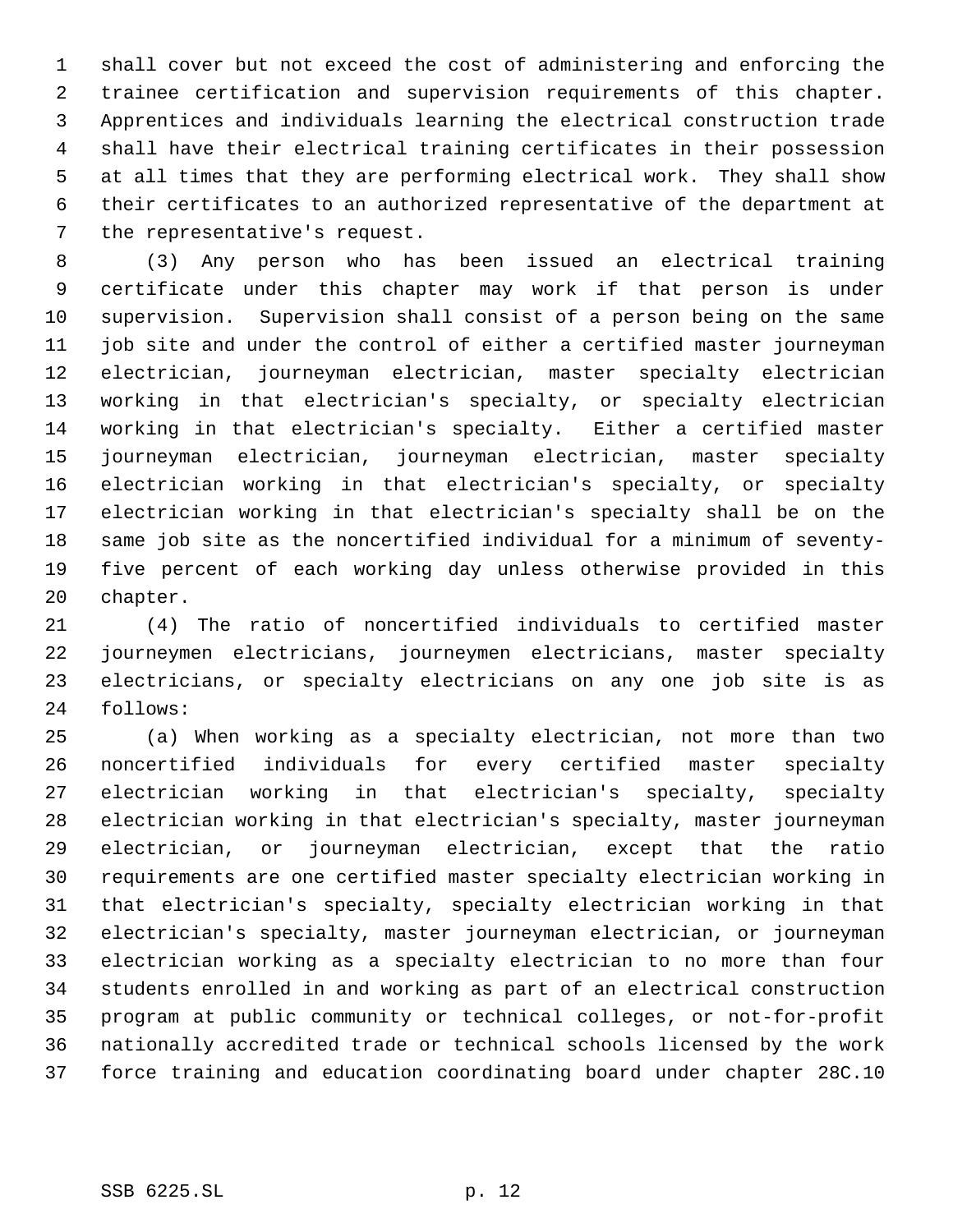RCW. In meeting the ratio requirements for students enrolled in an electrical construction program at a trade school, a trade school may receive input and advice from the electrical board; and

 (b) When working as a journeyman electrician, not more than one noncertified individual for every certified master journeyman electrician or journeyman electrician, except that the ratio requirements shall be one certified master journeyman electrician or journeyman electrician to no more than four students enrolled in and working as part of an electrical construction program at public community or technical colleges, or not-for-profit nationally accredited trade or technical schools licensed by the work force training and education coordinating board under chapter 28C.10 RCW. In meeting the ratio requirements for students enrolled in an electrical construction program at a trade school, a trade school may receive input and advice from the electrical board.

 An individual who has a current training certificate and who has successfully completed or is currently enrolled in an approved apprenticeship program or in an electrical construction program at public community or technical colleges, or not-for-profit nationally accredited technical or trade schools licensed by the work force training and education coordinating board under chapter 28C.10 RCW, may work without direct on-site supervision during the last six months of meeting the practical experience requirements of this chapter.

24 (5) For the residential (as specified in WAC ((296-46A-930)) 296- $25 \frac{46B-920(2)(a)}{a}$ , pump and irrigation (as specified in WAC ((296-46A-26 930(2)(b)(i)) 296-46B-920(2)(b)), sign (as specified in WAC ((296-46A-  $930(2)(e))$   $296-46B-920(2)(d))$ , limited energy (as specified in WAC 28 ( $(296-46A-930(2)(e)(i))$ ) 296-46B-920(2)(e)), nonresidential maintenance 29 (as specified in WAC  $((296-46A-930(2)(f)(i)))$   $296-46B-920(2)(g))$ , restricted nonresidential maintenance as determined by the department in rule, or other new nonresidential specialties, not including appliance repair, as determined by the department in rule, either a master journeyman electrician, journeyman electrician, master specialty electrician working in that electrician's specialty, or specialty electrician working in that electrician's specialty must be on the same job site as the noncertified individual for a minimum of seventy-five percent of each working day. Other specialties must meet the 38 requirements specified in RCW 19.28.191( $(\frac{1}{(1)}(\frac{f}{f}+\frac{i}{i})$ )  $(1)(g)(ii)$ . When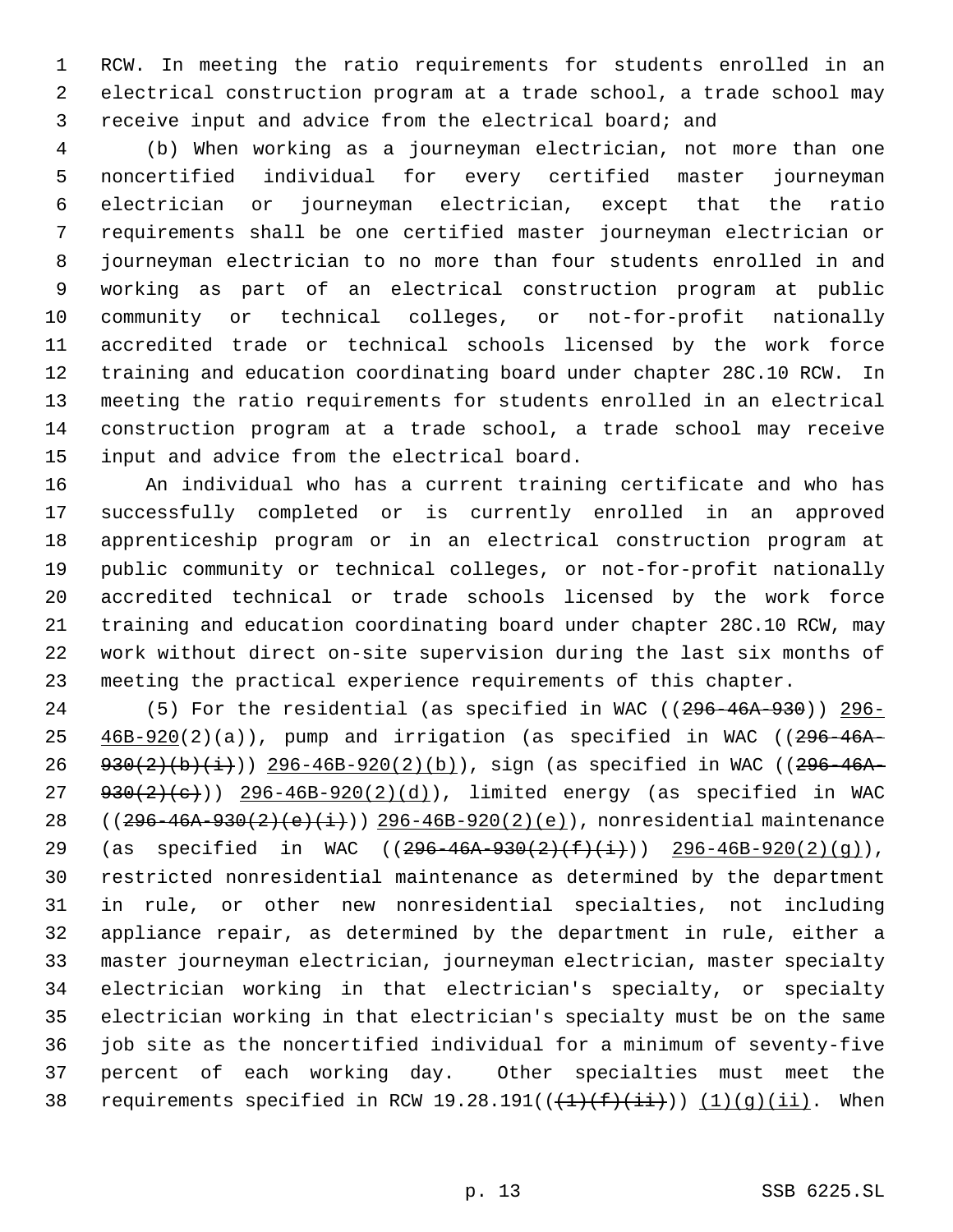the ratio of certified electricians to noncertified individuals on a job site is one certified electrician to three or four noncertified individuals, the certified electrician must:

 (a) Directly supervise and instruct the noncertified individuals and the certified electrician may not directly make or engage in an electrical installation; and

 (b) Be on the same job site as the noncertified individual for a minimum of one hundred percent of each working day.

 (6) The electrical contractor shall accurately verify and attest to the electrical trainee hours worked by electrical trainees on behalf of the electrical contractor.

 **Sec. 7.** RCW 19.28.191 and 2003 c 399 s 601 and 2003 c 211 s 1 are each reenacted and amended to read as follows:

 (1) Upon receipt of the application, the department shall review the application and determine whether the applicant is eligible to take an examination for the master journeyman electrician, journeyman electrician, master specialty electrician, or specialty electrician certificate of competency.

 (a) Before July 1, 2005, an applicant who possesses a valid journeyman electrician certificate of competency in effect for the previous four years and a valid general administrator's certificate may apply for a master journeyman electrician certificate of competency without examination.

 (b) Before July 1, 2005, an applicant who possesses a valid specialty electrician certificate of competency, in the specialty applied for, for the previous two years and a valid specialty administrator's certificate, in the specialty applied for, may apply for a master specialty electrician certificate of competency without examination.

 (c) Before December 1, 2003, the following persons may obtain an equipment repair specialty electrician certificate of competency without examination:

 (i) A person who has successfully completed an apprenticeship program approved under chapter 49.04 RCW for the machinist trade; and (ii) A person who provides evidence in a form prescribed by the department affirming that: (A) He or she was employed as of April 1,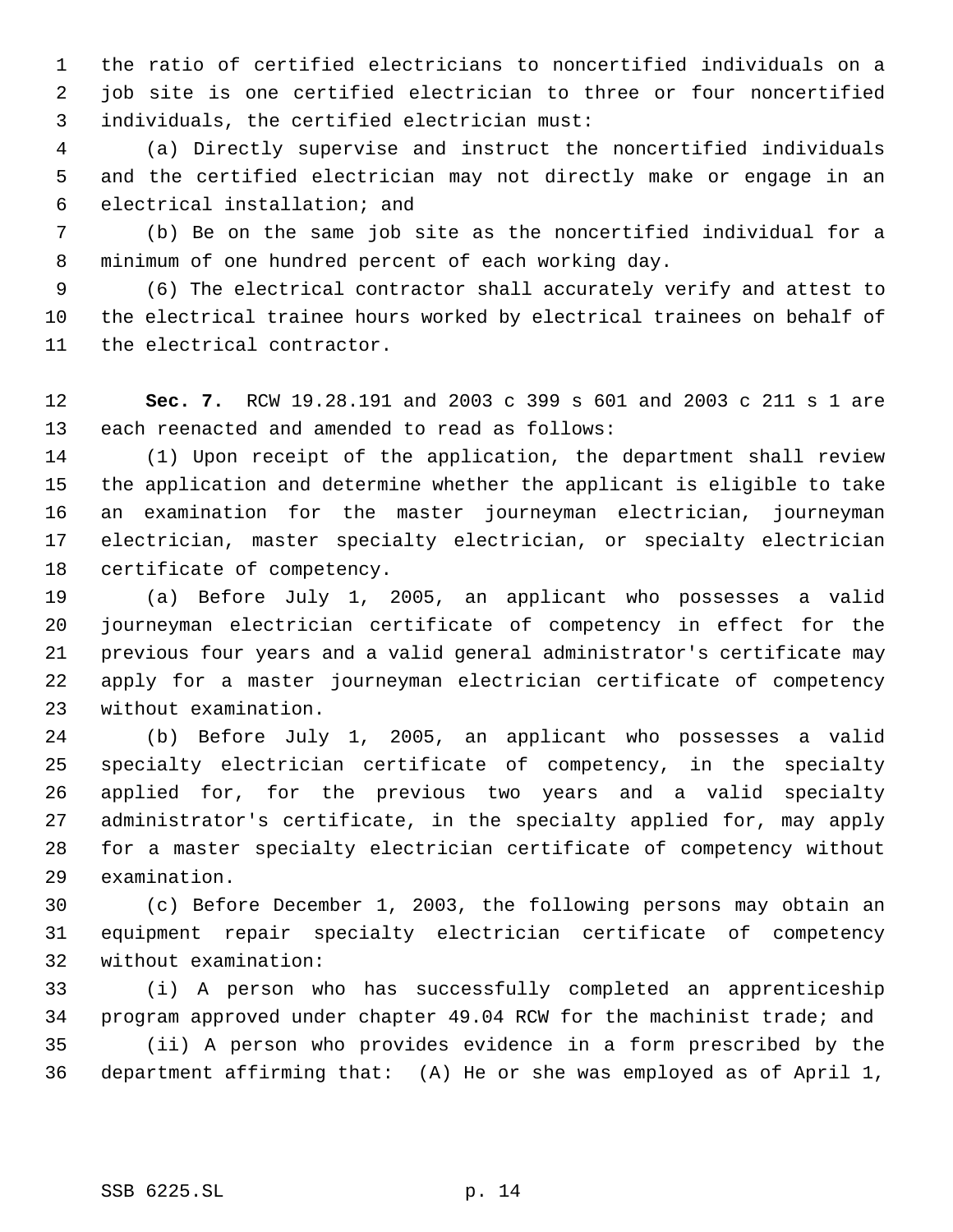2003, by a factory-authorized equipment dealer or service company; and (B) he or she has worked in equipment repair for a minimum of four thousand hours.

 (d) To be eligible to take the examination for a master journeyman electrician certificate of competency the applicant must have possessed a valid journeyman electrician certificate of competency for four years.

 (e) To be eligible to take the examination for a master specialty electrician certificate of competency the applicant must have possessed a valid specialty electrician certificate of competency, in the specialty applied for, for two years.

 (f) To be eligible to take the examination for a journeyman certificate of competency the applicant must have:

 (i) Worked in the electrical construction trade for a minimum of eight thousand hours, of which four thousand hours shall be in industrial or commercial electrical installation under the supervision of a master journeyman electrician or journeyman electrician and not more than a total of four thousand hours in all specialties under the supervision of a master journeyman electrician, journeyman electrician, master specialty electrician working in that electrician's specialty, or specialty electrician working in that electrician's specialty. Speciality electricians with less than a four thousand hour work experience requirement cannot credit the time required to obtain that specialty towards qualifying to become a journeyman electrician; or

 (ii) Successfully completed an apprenticeship program approved under chapter 49.04 RCW for the electrical construction trade.

 (g) To be eligible to take the examination for a specialty electrician certificate of competency the applicant must have:

29 (i) Worked in the residential (as specified in WAC ((296-46A-930))  $296-46B-920(2)(a)$ , pump and irrigation (as specified in WAC (( $296-46A 930(2)(b)(i))$  296-46B-920(2)(b)), sign (as specified in WAC ((296-46A-  $930(2)(e))$   $296-46B-920(2)(d))$ , limited energy (as specified in WAC 33 ( $(296-46A-930(2)(e)(i))$ ) 296-46B-920(2)(e)), nonresidential maintenance 34 (as specified in WAC  $((296-46A-930(2)(f+(i+)))$   $296-46B-920(2)(g))$ , or other new nonresidential specialties as determined by the department in rule under the supervision of a master journeyman electrician, journeyman electrician, master specialty electrician working in that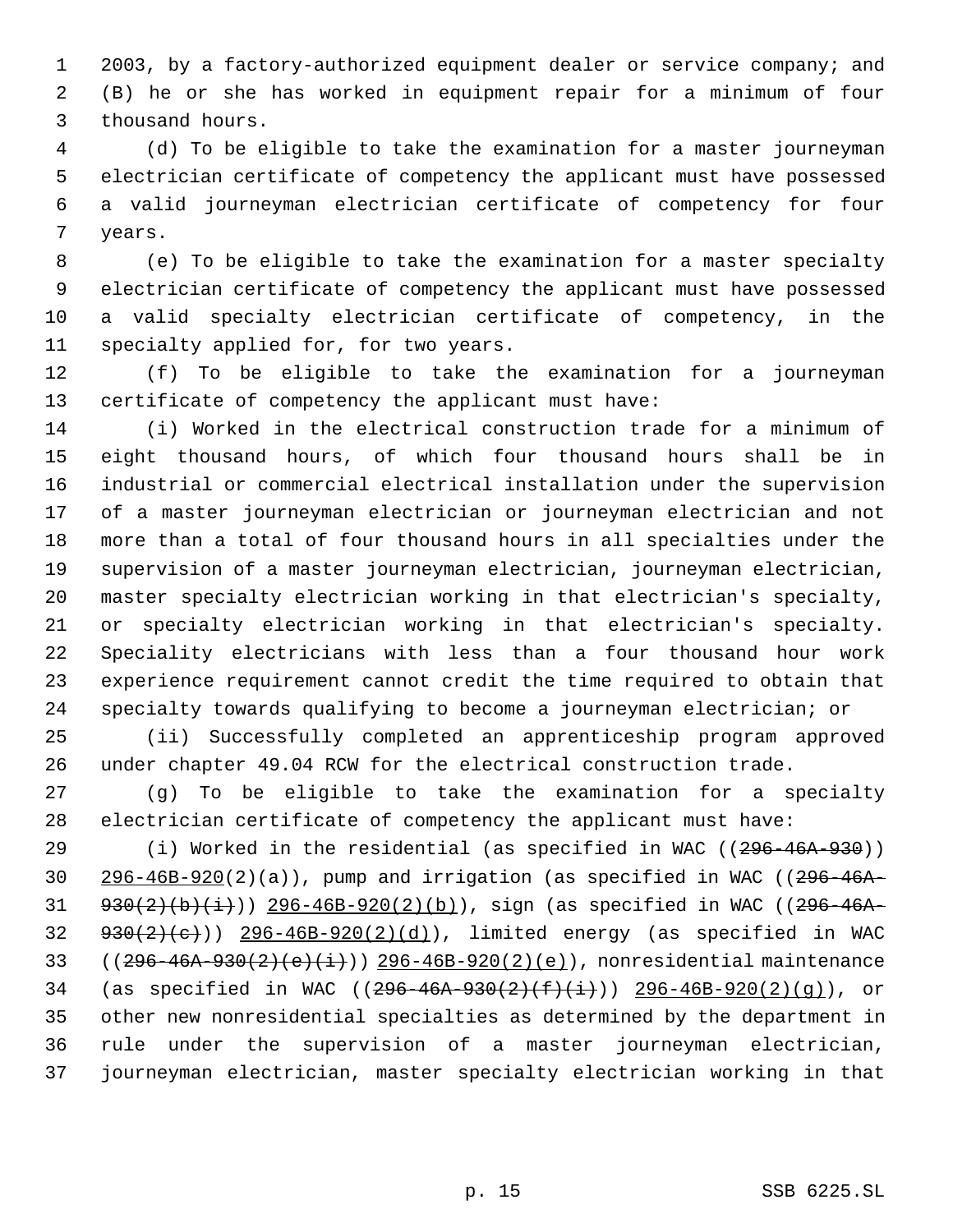electrician's specialty, or specialty electrician working in that 2 electrician's specialty for a minimum of four thousand hours;  $((\theta \cdot \mathbf{r}))$ 

 (ii) Worked in the appliance repair specialty as determined by the department in rule, restricted nonresidential maintenance as determined by the department in rule, the equipment repair specialty as determined by the department in rule, the pump and irrigation specialty other than 7 as defined by  $(q)(i)$  of this subsection or domestic pump specialty as 8 determined by the department in rule, or a specialty other than the designated specialties in (g)(i) of this subsection for a minimum of the initial ninety days, or longer if set by rule by the department. The restricted nonresidential maintenance specialty is limited to a maximum of 277 volts and 20 amperes for lighting branch circuits and/or a maximum of 250 volts and 60 amperes for other circuits, but excludes the replacement or repair of circuit breakers. The initial period must be spent under one hundred percent supervision of a master journeyman electrician, journeyman electrician, master specialty electrician working in that electrician's specialty, or specialty electrician working in that electrician's specialty. After this initial period, a person may take the specialty examination. If the person passes the examination, the person may work unsupervised for the balance of the minimum hours required for certification. A person may not be certified as a specialty electrician in the appliance repair specialty or in a specialty other than the designated specialities in (g)(i) of this subsection, however, until the person has worked a minimum of two thousand hours in that specialty, or longer if set by rule by the 26 department;  $((\theta \cdot \hat{r}))$ 

 (iii) Successfully completed an approved apprenticeship program under chapter 49.04 RCW for the applicant's specialty in the electrical construction trade; or

 (iv) In meeting the training requirements for the pump and irrigation or domestic pump specialties, the individual shall be 32 allowed to obtain the experience required by this section at the same time the individual is meeting the experience required by RCW 18.106.040(1)(c). After meeting the training requirements provided in this section, the individual may take the examination and upon passing the examination, meeting additional training requirements as may still 37 be required for those seeking a pump and irrigation, or a domestic pump specialty certificate as defined by rule, and paying the applicable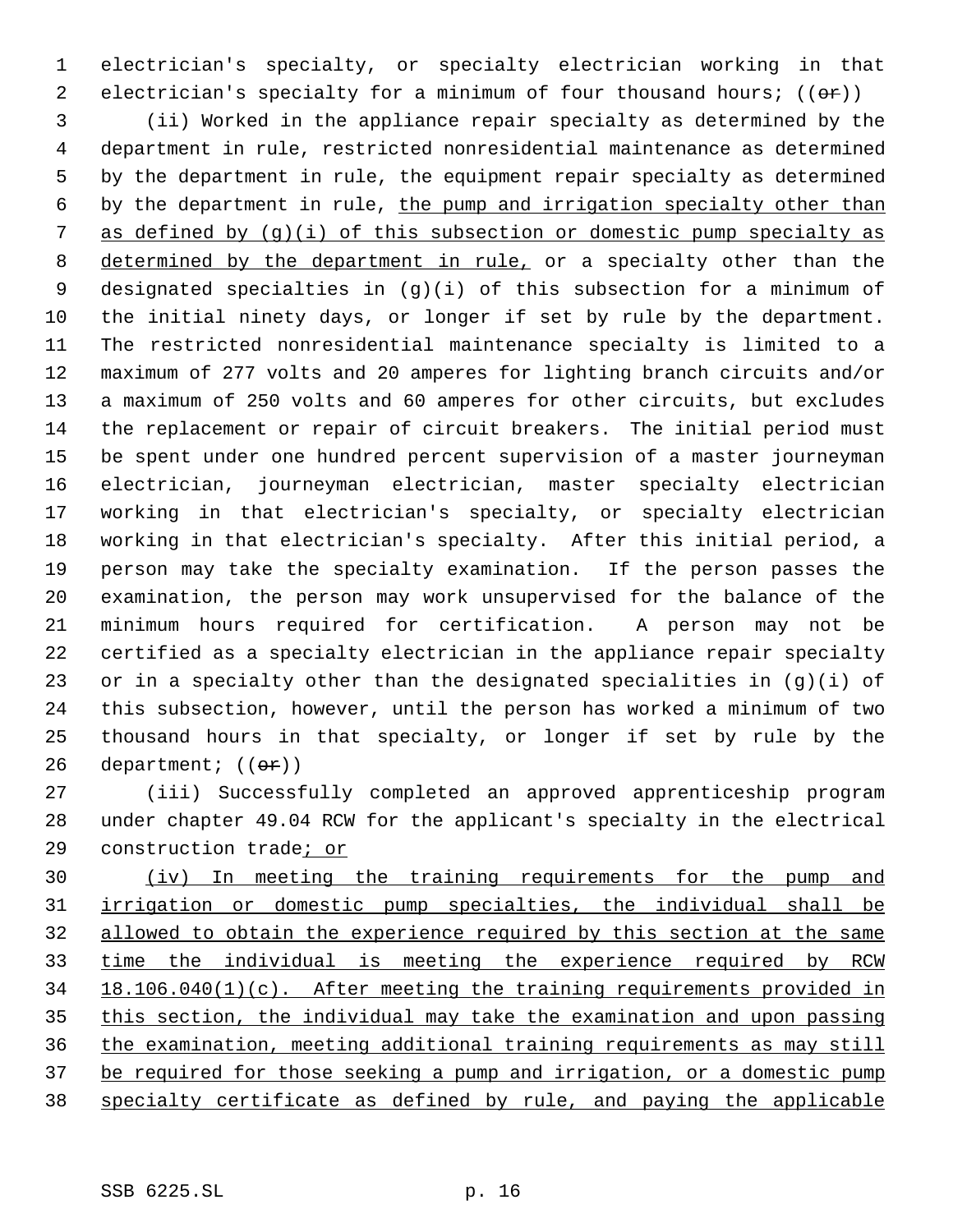fees, the individual must be issued the appropriate certificate. The department may include an examination for specialty plumbing certificate defined in RCW 18.106.010(10)(c) with the examination required by this section. The department, by rule and in consultation with the electrical board, may establish additional equivalent ways to gain the experience requirements required by this subsection. Individuals who are able to provide evidence to the department, prior to January 1, 2007, that they have been employed as a pump installer in 9 the pump and irrigation or domestic pump business by an appropriately licensed electrical contractor, registered general contractor defined by chapter 18.27 RCW, or appropriate general specialty contractor 12 defined by chapter 18.27 RCW for not less than eight thousand hours in 13 the most recent six calendar years shall be issued the appropriate certificate by the department upon receiving such documentation and applicable fees. The department shall establish a single document for 16 those who have received both an electrical specialty certification as 17 defined by this subsection and have also met the certification requirements for the specialty plumber as defined by RCW 18.106.010(10)(c), showing that the individual has received both certifications. No other experience or training requirements may be imposed.

 (h) Any applicant for a journeyman electrician certificate of competency who has successfully completed a two-year program in the electrical construction trade at public community or technical colleges, or not-for-profit nationally accredited technical or trade schools licensed by the work force training and education coordinating board under chapter 28C.10 RCW may substitute up to two years of the technical or trade school program for two years of work experience under a master journeyman electrician or journeyman electrician. The applicant shall obtain the additional two years of work experience required in industrial or commercial electrical installation prior to the beginning, or after the completion, of the technical school program. Any applicant who has received training in the electrical construction trade in the armed service of the United States may be eligible to apply armed service work experience towards qualification to take the examination for the journeyman electrician certificate of competency.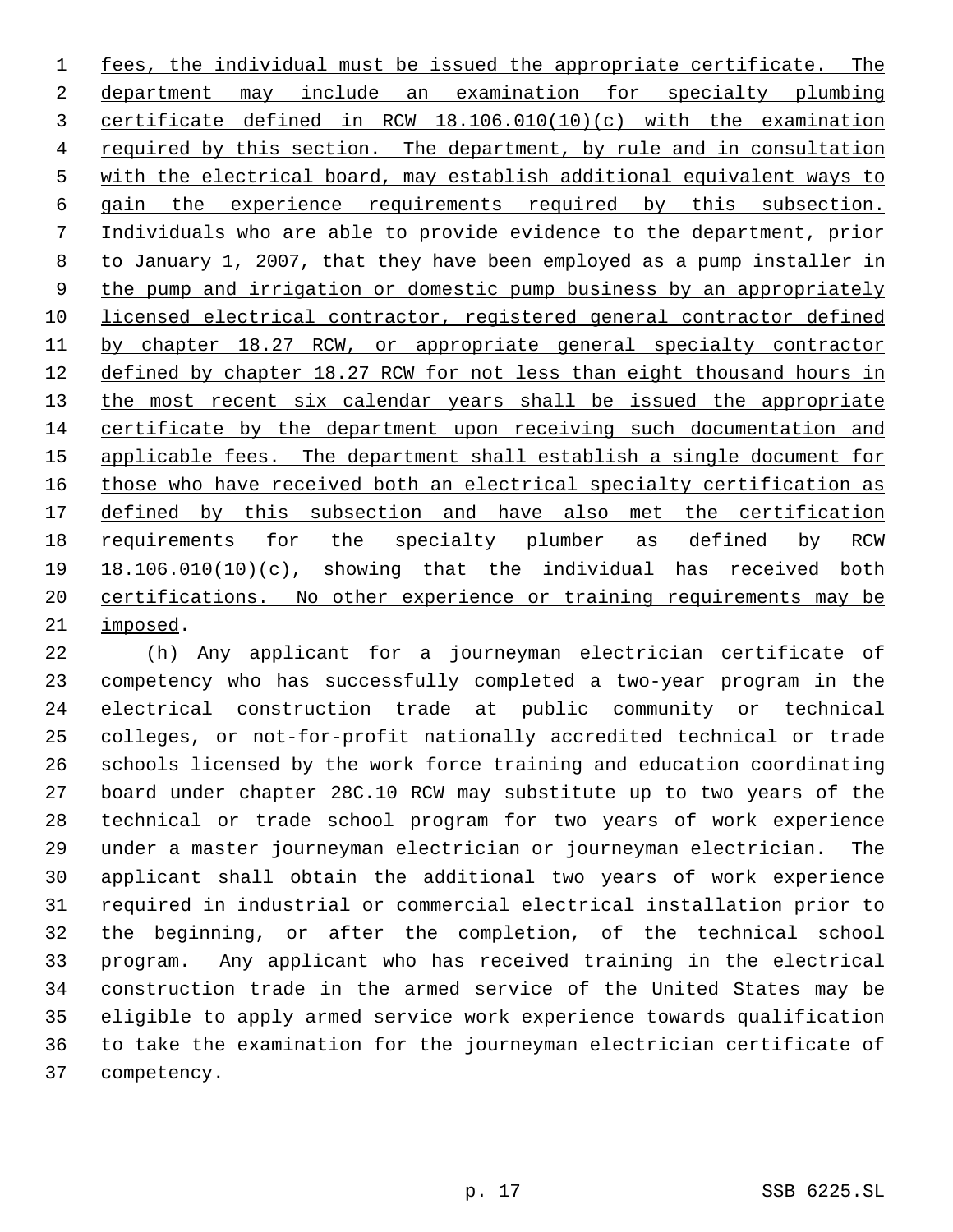(i) An applicant for a specialty electrician certificate of competency who, after January 1, 2000, has successfully completed a two-year program in the electrical construction trade at a public community or technical college, or a not-for-profit nationally accredited technical or trade school licensed by the work force training and education coordinating board under chapter 28C.10 RCW, may substitute up to one year of the technical or trade school program for one year of work experience under a master journeyman electrician, journeyman electrician, master specialty electrician working in that electrician's specialty, or specialty electrician working in that electrician's specialty. Any applicant who has received training in the electrical construction trade in the armed services of the United States may be eligible to apply armed service work experience towards qualification to take the examination for an appropriate specialty electrician certificate of competency.

 (j) The department must determine whether hours of training and experience in the armed services or school program are in the electrical construction trade and appropriate as a substitute for hours of work experience. The department must use the following criteria for evaluating the equivalence of classroom electrical training programs and work in the electrical construction trade:

 (i) A two-year electrical training program must consist of three thousand or more hours.

 (ii) In a two-year electrical training program, a minimum of two thousand four hundred hours of student/instructor contact time must be technical electrical instruction directly related to the scope of work of the electrical specialty. Student/instructor contact time includes lecture and in-school lab.

 (iii) The department may not allow credit for a program that accepts more than one thousand hours transferred from another school's program.

 (iv) Electrical specialty training school programs of less than two years will have all of the above student/instructor contact time hours proportionately reduced. Such programs may not apply to more than fifty percent of the work experience required to attain certification. (v) Electrical training programs of less than two years may not be credited towards qualification for journeyman electrician unless the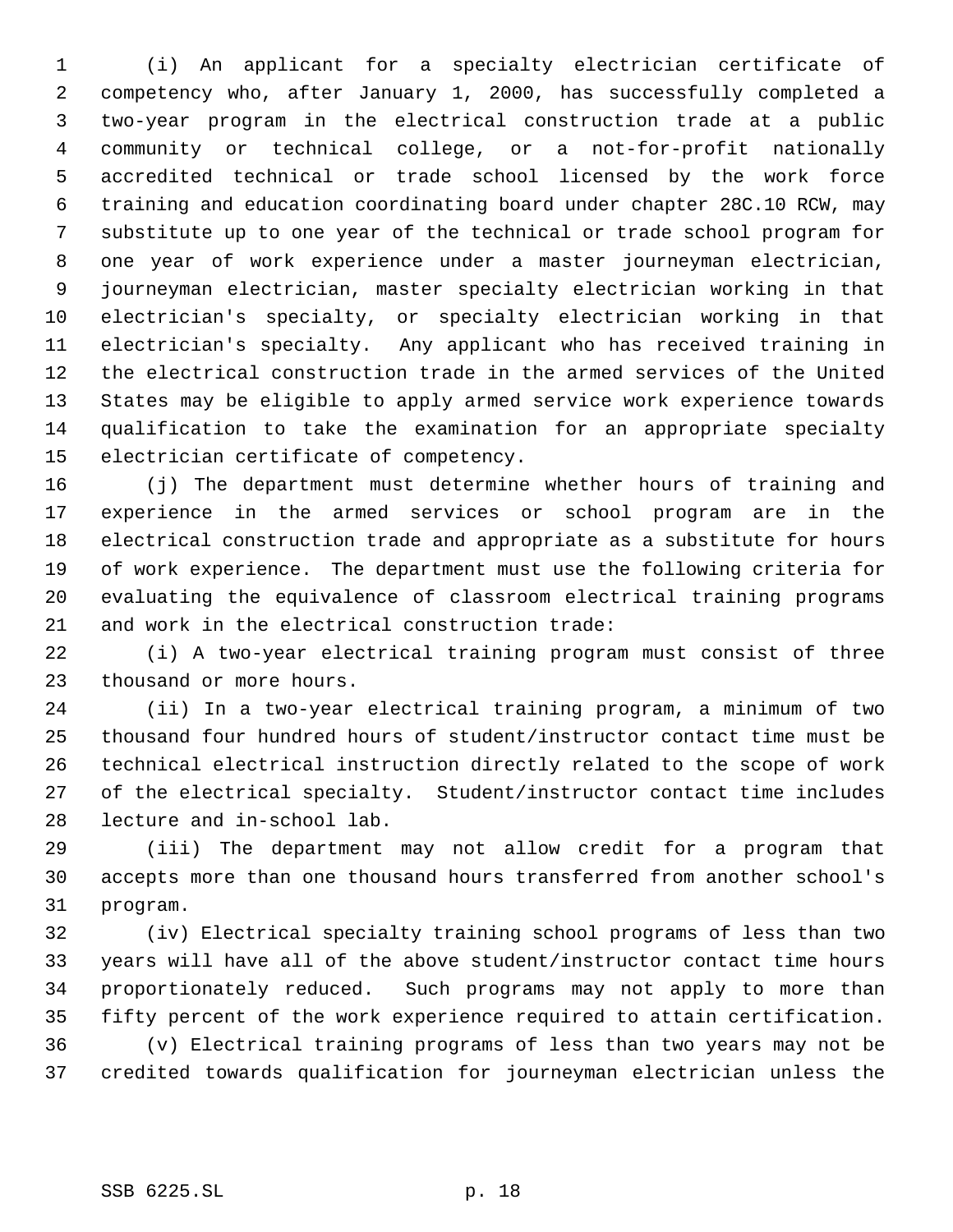training program is used to gain qualification for a four thousand hour electrical specialty.

(k) No other requirement for eligibility may be imposed.

 (2) The department shall establish reasonable rules for the examinations to be given applicants for certificates of competency. In establishing the rules, the department shall consult with the board. Upon determination that the applicant is eligible to take the examination, the department shall so notify the applicant, indicating the time and place for taking the examination.

 (3) No noncertified individual may work unsupervised more than one year beyond the date when the trainee would be eligible to test for a certificate of competency if working on a full-time basis after original application for the trainee certificate. For the purposes of this section, full-time basis means two thousand hours.

 **Sec. 8.** RCW 19.28.051 and 2001 c 211 s 4 are each amended to read as follows:

 It shall be the purpose and function of the board to establish, in addition to a general electrical contractors' license, such classifications of specialty electrical contractors' licenses as it deems appropriate with regard to individual sections pertaining to state adopted codes in this chapter. In addition, it shall be the purpose and function of the board to establish and administer written examinations for general electrical administrators' certificates and the various specialty electrical administrators' certificates. 25 Examinations shall be designed to reasonably  $((\text{insure}))$  ensure that general and specialty electrical administrators' certificate holders are competent to engage in and supervise the work covered by this statute and their respective licenses. The examinations shall include 29 questions from the following categories to ((assure)) ensure proper safety and protection for the general public: (1) Safety, (2) state electrical code, and (3) electrical theory. The department with the consent of the board shall be permitted to enter into a contract with a professional testing agency to develop, administer, and score these 34 examinations, or accept certifications or other appropriate demonstrations established by independent entities that otherwise fulfill the examination requirements of this section. Individuals who can provide evidence to the department, prior to January 1, 2007, that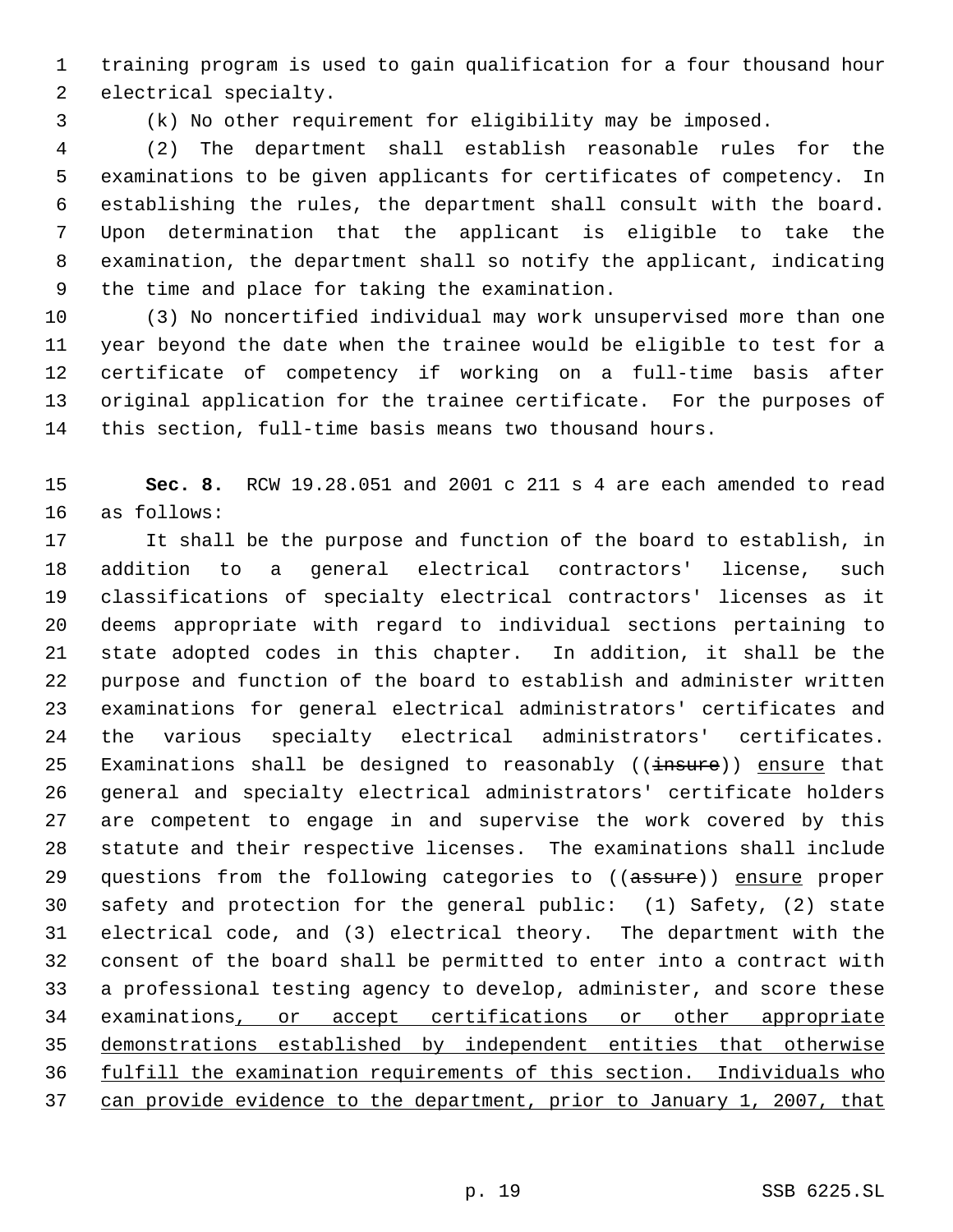1 they have been employed as a pump installer in the pump and irrigation 2 or domestic pump business by an appropriately licensed electrical contractor, registered general contractor defined by chapter 18.27 RCW, 4 or appropriate general specialty contractor defined by chapter 18.27 5 RCW for not less than eight thousand hours in the most recent six calendar years shall be issued the appropriate administrator's certificate by the department upon receiving such documentation and 8 applicable fees. The fee for the examination may be set by the department in its contract with the professional testing agency. The department may direct that the applicant pay the fee to the professional testing agency. The fee shall cover but not exceed the costs of preparing and administering the examination. It shall be the further purpose and function of this board to advise the director as to the need of additional electrical inspectors and compliance officers to be utilized by the director on either a full-time or part-time employment basis and to carry out the duties enumerated in RCW 19.28.161 through 19.28.271 as well as generally advise the department on all matters relative to RCW 19.28.161 through 19.28.271.

 **Sec. 9.** RCW 19.28.061 and 2002 c 249 s 3 are each amended to read as follows:

 (1) Each applicant for an electrical contractor's license, other than an individual, shall designate a supervisory employee or member of the firm to take the required master electrician's or administrator's examination. Effective July 1, 1987, a supervisory employee designated as the electrical contractor's master electrician or administrator shall be a full-time supervisory employee. This person shall be designated as master electrician or administrator under the license. No person may concurrently qualify as master electrician or administrator for more than one contractor. If the relationship of the master electrician or administrator with the electrical contractor is terminated, the contractor's license is void within ninety days unless another master electrician or administrator is qualified by the board. However, if the master electrician or administrator dies or is otherwise incapacitated, the contractor's license is void within one hundred eighty days unless another master electrician or administrator is qualified by the board. The contractor must notify the department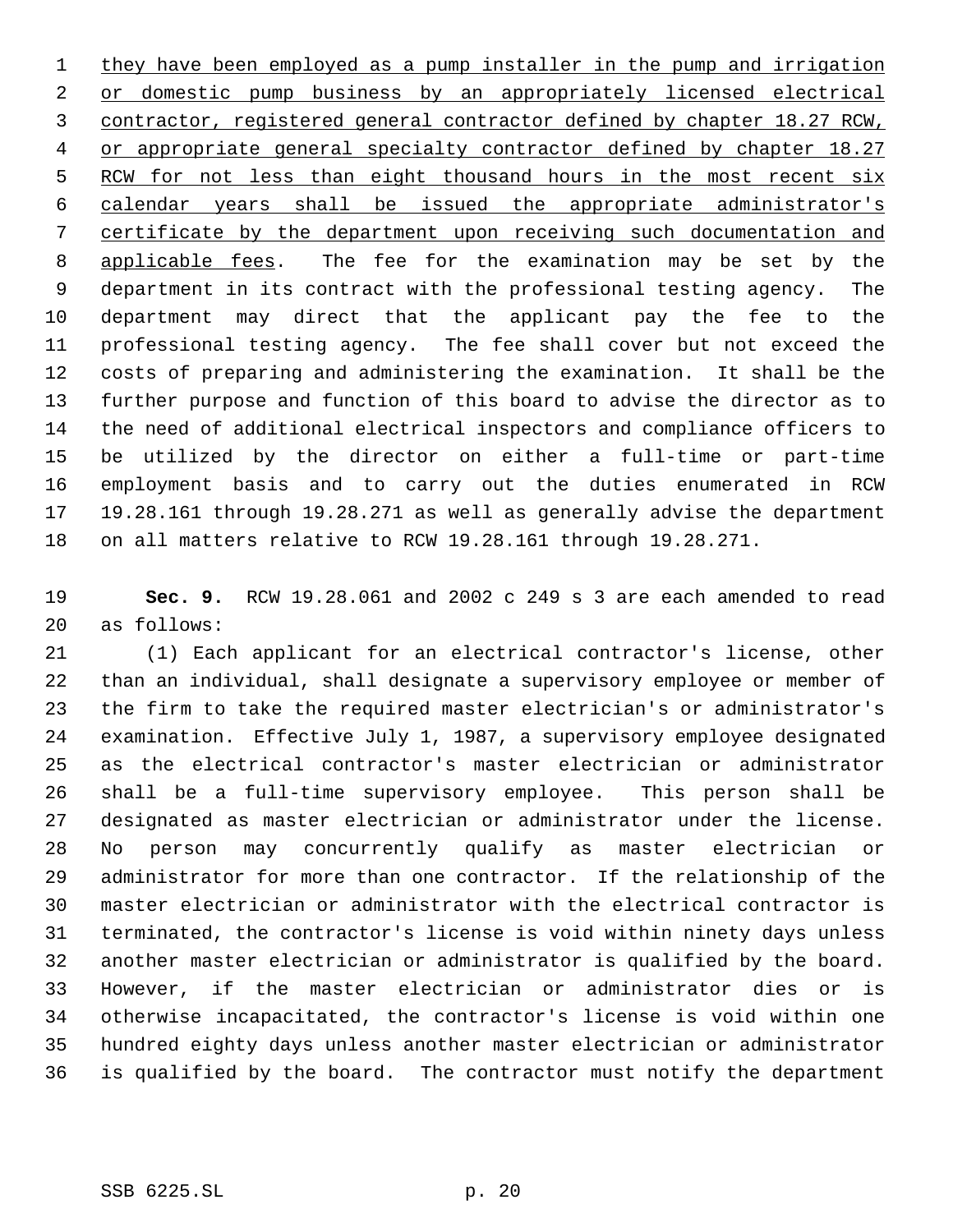in writing within ten days if the master electrician's or administrator's relationship with the contractor terminates due to the master electrician's or administrator's death or incapacitation.

 (2) The department must issue an administrator's certificate to all applicants who have passed the examination as provided in RCW 19.28.051 and this section, and who have complied with the rules adopted under this chapter. The administrator's certificate must bear the date of issuance, expires on the holder's birthday, and is nontransferable. The certificate must be renewed every three years, upon application, on or before the holder's birthday.

 (a) If the certificate holder demonstrates to the department that he or she has satisfactorily completed an annual eight-hour continuing education course, the certificate may be renewed by appropriate application without examination unless the certificate has been revoked, suspended, or not renewed within ninety days after the 16 expiration date. For holders of pump and irrigation or domestic pump 17 specialty administrator certificates, the continuing education may comprise both electrical and plumbing education.

 (b) The contents and requirements for satisfactory completion of the continuing education course must be determined by the director and approved by the board.

 (c) The department must accept proof of a certificate holder's satisfactory completion of a continuing education course offered in another state as meeting the requirements for maintaining a current Washington state certificate if the department is satisfied the course is comparable in nature to that required in Washington state for maintaining a current certificate.

 (3) A fee must be assessed for each administrator's certificate and for each renewal. An individual holding more than one administrator's certificate under this chapter is not required to pay fees for more than one certificate. The department must set the fees by rule for issuance and renewal of a certificate. The fees must cover, but not exceed, the costs of issuing the certificates and of administering and enforcing the administrator certification requirements of this chapter.

 (4) The department may deny an application for an administrator's certificate for up to two years if the applicant's previous administrator's certificate has been revoked for a serious violation and all appeals concerning the revocation have been exhausted. For the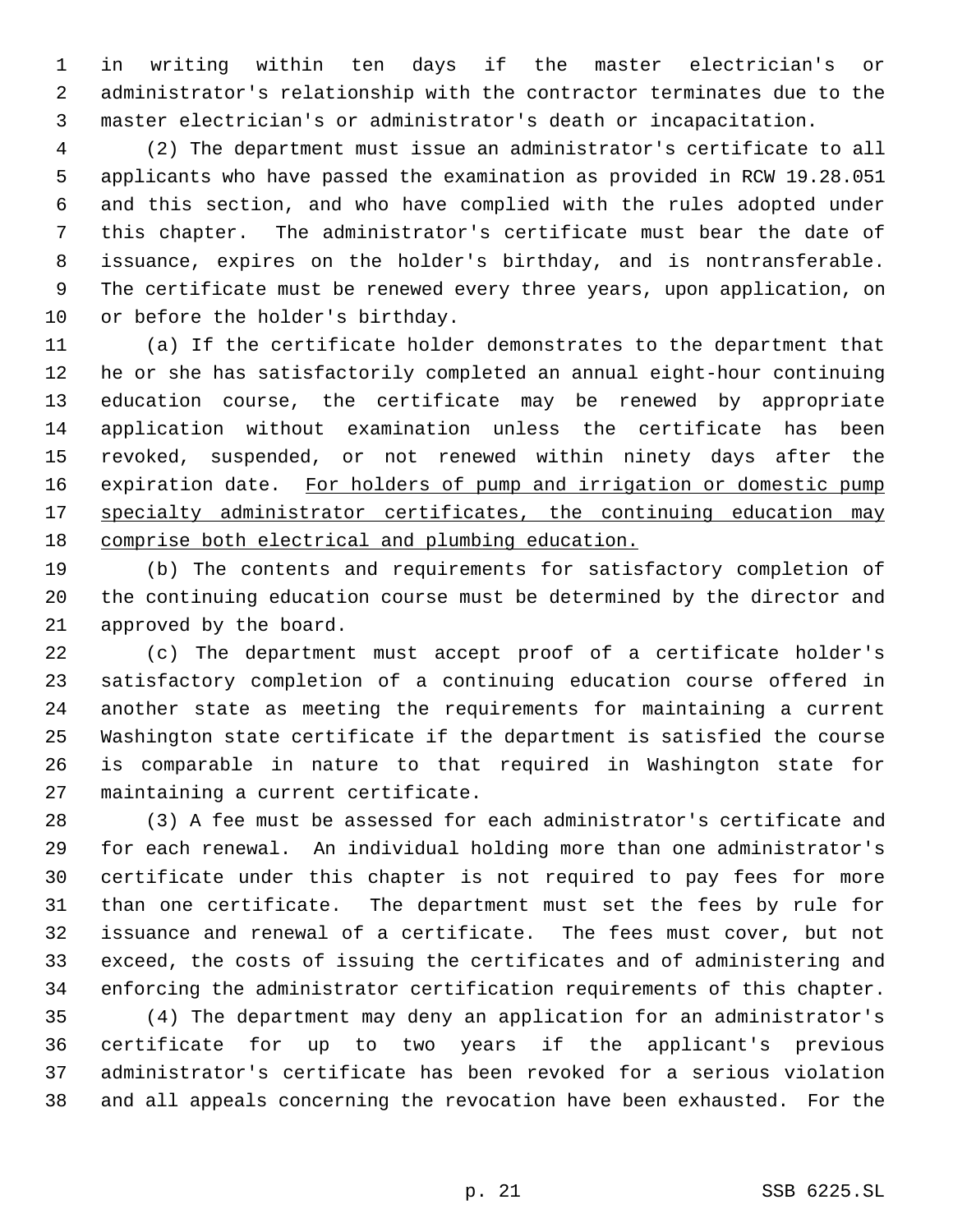purposes of this section only, a serious violation is a violation that presents imminent danger to the public. The certificate may be renewed for a three-year period without examination by appropriate application unless the certificate has been revoked, suspended, or not renewed within ninety days after the expiration date. If the certificate is not renewed before the expiration date, the individual shall pay twice the usual fee. A person may take the administrator's examination as many times as necessary to pass without limit.

(5) The designated master electrician or administrator shall:

 (a) Be a member of the firm or a supervisory employee and shall be available during working hours to carry out the duties of an administrator under this section;

 (b) Ensure that all electrical work complies with the electrical installation laws and rules of the state;

(c) Ensure that the proper electrical safety procedures are used;

 (d) Ensure that all electrical labels, permits, and licenses 17 required to perform electrical work are used;

 (e) See that corrective notices issued by an inspecting authority are complied with; and

 (f) Notify the department in writing within ten days if the master electrician or administrator terminates the relationship with the electrical contractor.

 (6) The department shall not by rule change the administrator's duties under subsection (5) of this section.

 **Sec. 10.** RCW 18.106.070 and 2003 c 399 s 801 are each amended to read as follows:

 (1) The department shall issue a certificate of competency to all applicants who have passed the examination and have paid the fee for the certificate. The certificate shall bear the date of issuance, and shall expire on the birthdate of the holder immediately following the date of issuance. The certificate shall be renewable every other year, 32 upon application, on or before the birthdate of the holder, except for specialty plumbers defined by RCW 18.106.010(10)(c) who also have an electrical certification issued jointly as provided by RCW 18.106.050(3) in which case their certificate shall be renewable every 36 three years on or before the birthdate of the holder. The department shall renew a certificate of competency if the applicant: (a) Pays the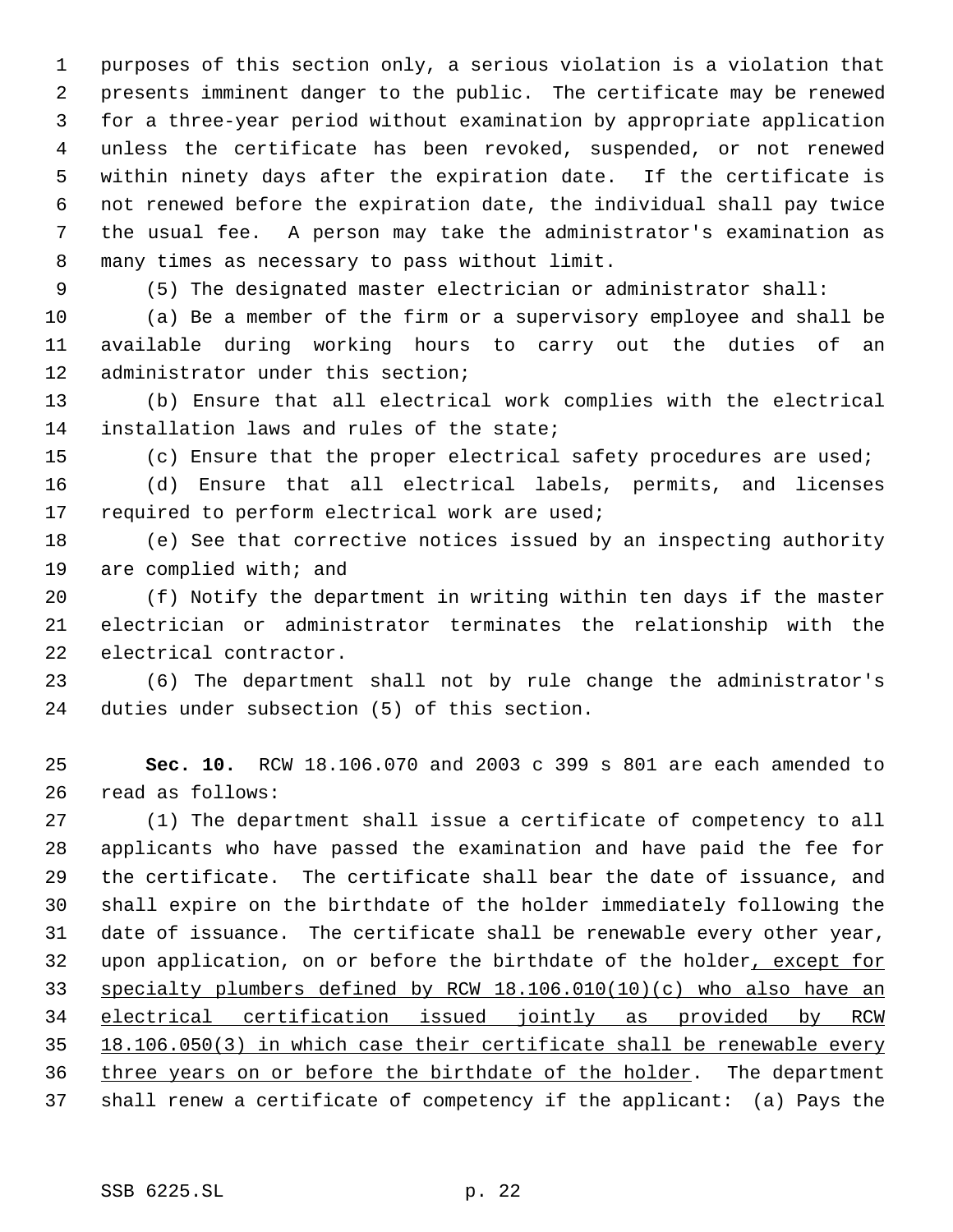renewal fee assessed by the department; and (b) during the past two years has completed sixteen hours of continuing education approved by the department with the advice of the advisory board, including four 4 hours related to electrical safety. For holders of the specialty plumber certificate under RCW 18.106.010(10)(c), the continuing education may comprise both electrical and plumbing education with a minimum of twelve of the required twenty-four hours of continuing 8 education in plumbing. If a person fails to renew the certificate by the renewal date, he or she must pay a doubled fee. If the person does not renew the certificate within ninety days of the renewal date, he or she must retake the examination and pay the examination fee.

 The journeyman plumber and specialty plumber certificates of competency, the medical gas piping installer endorsement, and the temporary permit provided for in this chapter grant the holder the right to engage in the work of plumbing as a journeyman plumber, specialty plumber, or medical gas piping installer, in accordance with their provisions throughout the state and within any of its political subdivisions on any job or any employment without additional proof of competency or any other license or permit or fee to engage in the work. This section does not preclude employees from adhering to a union security clause in any employment where such a requirement exists.

 (2) A person who is indentured in an apprenticeship program approved under chapter 49.04 RCW for the plumbing construction trade or who is learning the plumbing construction trade may work in the plumbing construction trade if supervised by a certified journeyman plumber or a certified specialty plumber in that plumber's specialty. All apprentices and individuals learning the plumbing construction trade shall obtain a plumbing training certificate from the department. The certificate shall authorize the holder to learn the plumbing construction trade while under the direct supervision of a journeyman plumber or a specialty plumber working in his or her specialty. The holder of the plumbing training certificate shall renew the certificate annually. At the time of renewal, the holder shall provide the department with an accurate list of the holder's employers in the plumbing construction industry for the previous year and the number of hours worked for each employer. An annual fee shall be charged for the issuance or renewal of the certificate. The department shall set the fee by rule. The fee shall cover but not exceed the cost of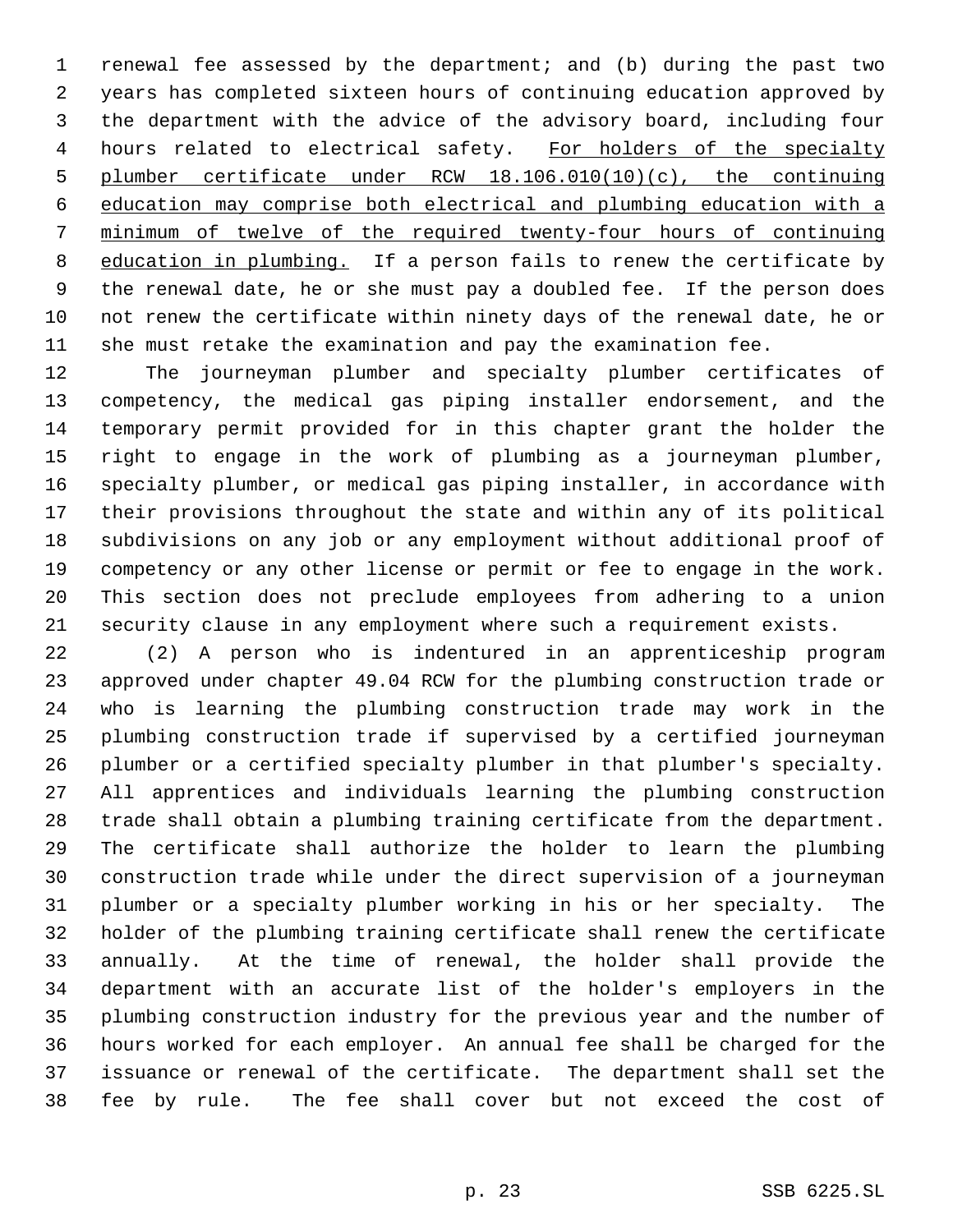administering and enforcing the trainee certification and supervision requirements of this chapter. Apprentices and individuals learning the plumbing construction trade shall have their plumbing training certificates in their possession at all times that they are performing plumbing work. They shall show their certificates to an authorized representative of the department at the representative's request.

 (3) Any person who has been issued a plumbing training certificate under this chapter may work if that person is under supervision. Supervision shall consist of a person being on the same job site and under the control of either a journeyman plumber or an appropriate specialty plumber who has an applicable certificate of competency issued under this chapter. Either a journeyman plumber or an appropriate specialty plumber shall be on the same job site as the noncertified individual for a minimum of seventy-five percent of each working day unless otherwise provided in this chapter. The ratio of noncertified individuals to certified journeymen or specialty plumbers working on a job site shall be: (a) Not more than two noncertified plumbers working on any one job site for every certified specialty plumber or journeyman plumber working as a specialty plumber; and (b) not more than one noncertified plumber working on any one job site for every certified journeyman plumber working as a journeyman plumber.

 An individual who has a current training certificate and who has successfully completed or is currently enrolled in an approved apprenticeship program or in a technical school program in the plumbing construction trade in a school approved by the work force training and education coordinating board, may work without direct on-site supervision during the last six months of meeting the practical experience requirements of this chapter.

 (4) An individual who has a current training certificate and who has successfully completed or is currently enrolled in a medical gas piping installer training course approved by the department may work on medical gas piping systems if the individual is under the direct supervision of a certified medical gas piping installer who holds a medical gas piping installer endorsement one hundred percent of a working day on a one-to-one ratio.

 (5) The training to become a certified plumber must include not less than sixteen hours of classroom training established by the director with the advice of the advisory board. The classroom training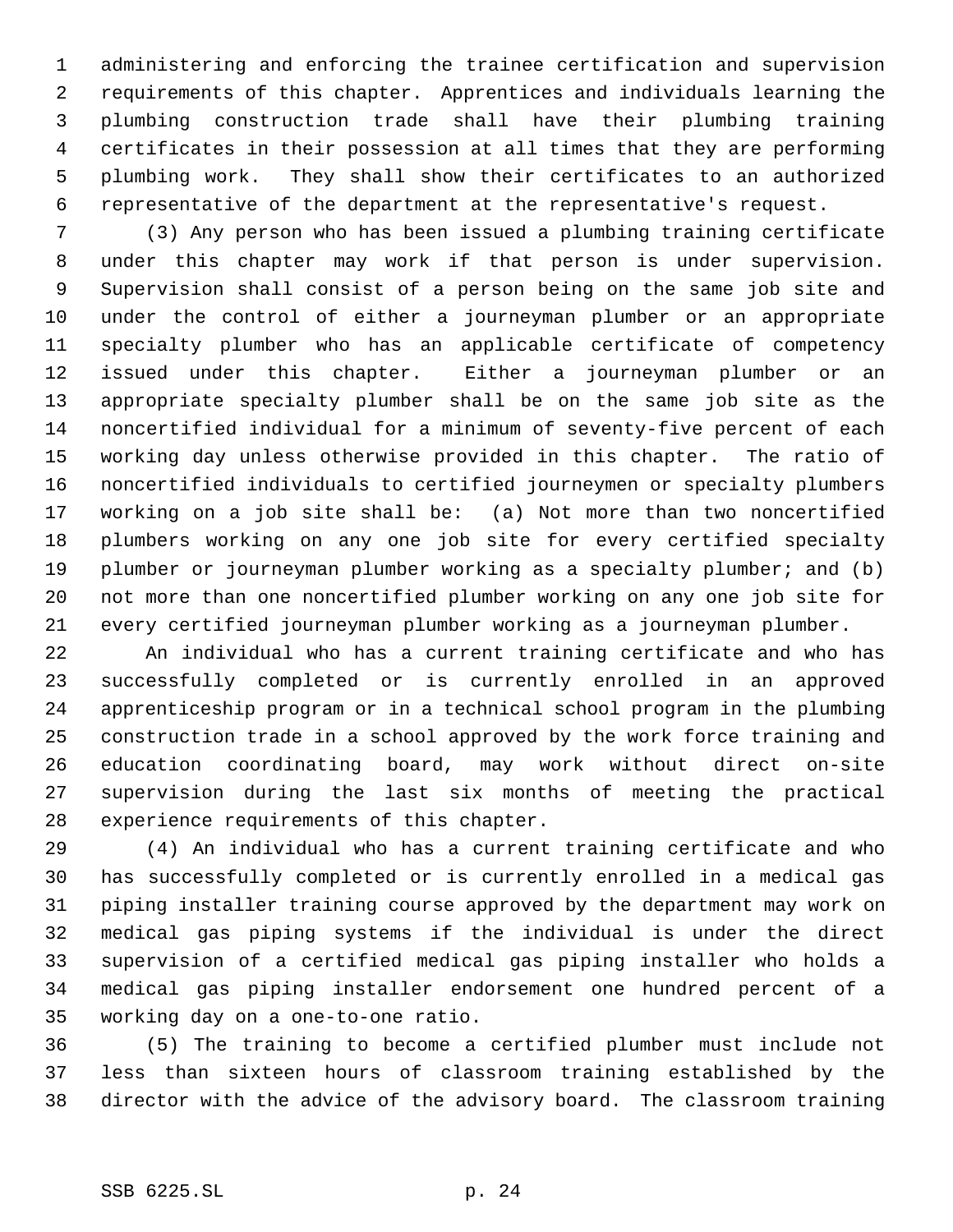must include, but not be limited to, electrical wiring safety, grounding, bonding, and other related items plumbers need to know to work under RCW 19.28.091.

 (6) All persons who are certified plumbers before January 1, 2003, are deemed to have received the classroom training required in subsection (5) of this section.

 **Sec. 11.** RCW 18.106.020 and 2002 c 82 s 2 are each amended to read as follows:

 (1) No person may engage in or offer to engage in the trade of plumbing without having a journeyman certificate, specialty certificate, temporary permit, or trainee certificate. A trainee must be supervised by a person who has a journeyman certificate, specialty certificate, or temporary permit, as specified in RCW 18.106.070. No contractor may employ a person to engage in or offer to engage in the trade of plumbing unless the person employed has a journeyman certificate, specialty certificate, temporary permit, or trainee certificate. This section does not apply to a contractor who is 18 contracting for work on his or her own residence. Until July 1, 2007, 19 the department shall issue a written warning to any specialty plumber defined by RCW 18.106.010(10)(c) not having a valid plumber certification. The warning will state that the individual must apply 22 for a plumber training certificate or be qualified for and apply for plumber certification under the requirements in RCW 18.106.040 within thirty calendar days of the warning. Only one warning will be issued to any individual. If the individual fails to comply with this 26 section, the department shall issue a penalty or penalties as 27 authorized by this chapter.

 (2) No person may engage in or offer to engage in medical gas piping installation without having a certificate of competency as a journeyman plumber and a medical gas piping installer endorsement. A trainee may engage in medical gas piping installation if he or she has a training certificate and is supervised by a person with a medical gas piping installer endorsement. No contractor may employ a person to engage in or offer to engage in medical gas piping installation unless the person employed has a certificate of competency as a journeyman plumber and a medical gas piping installer endorsement.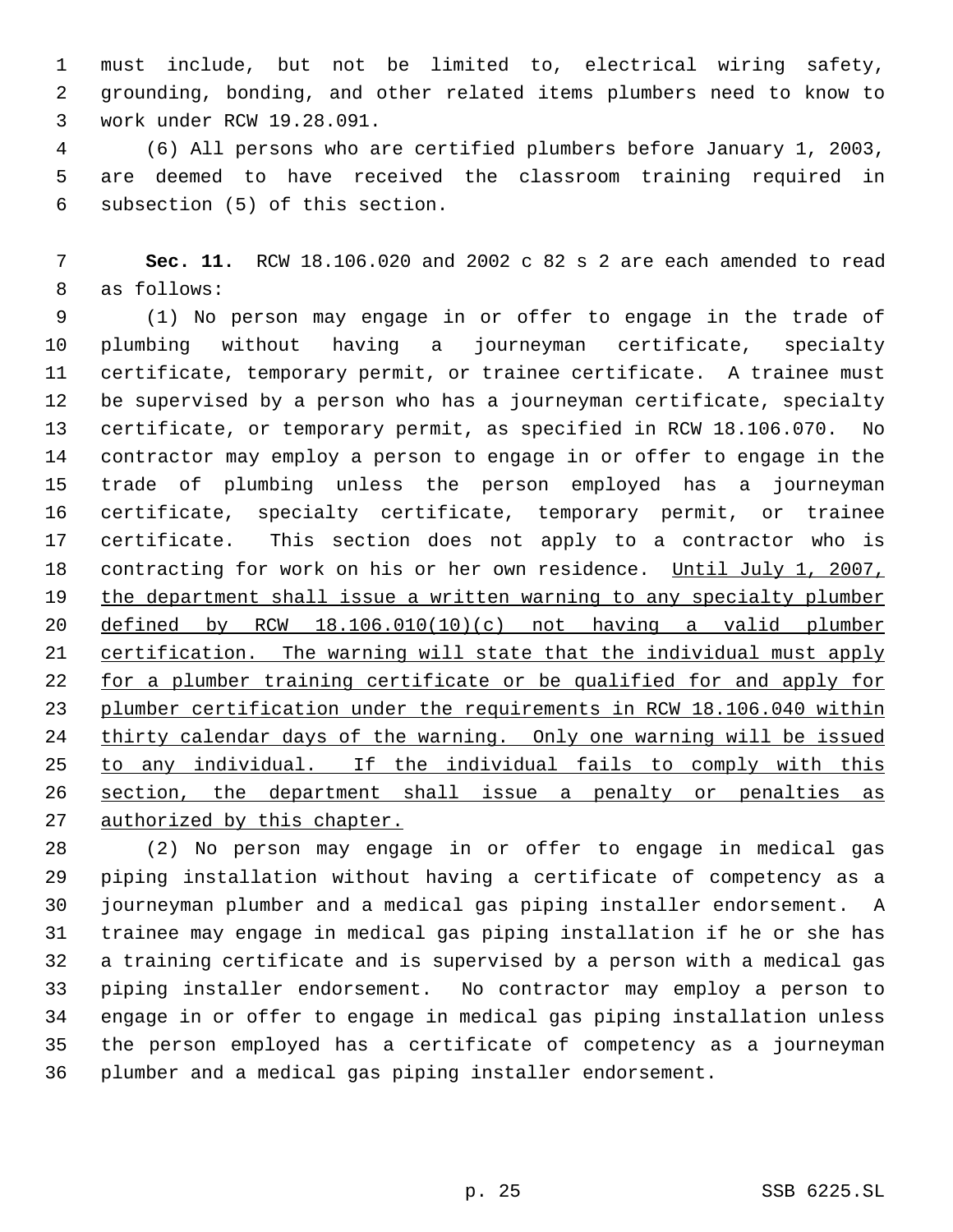(3) No contractor may advertise, offer to do work, submit a bid, or perform any work under this chapter without being registered as a contractor under chapter 18.27 RCW.

 (4) Violation of this section is an infraction. Each day in which a person engages in the trade of plumbing in violation of this section or employs a person in violation of this section is a separate infraction. Each worksite at which a person engages in the trade of plumbing in violation of this section or at which a person is employed in violation of this section is a separate infraction.

 (5) Notices of infractions for violations of this section may be issued to:

 (a) The person engaging in or offering to engage in the trade of plumbing in violation of this section;

(b) The contractor in violation of this section; and

 (c) The contractor's employee who authorized the work assignment of the person employed in violation of this section.

 **Sec. 12.** RCW 19.28.211 and 2002 c 249 s 7 are each amended to read as follows:

 (1) The department shall issue a certificate of competency to all applicants who have passed the examination provided in RCW 19.28.201, and who have complied with RCW 19.28.161 through 19.28.271 and the rules adopted under this chapter. The certificate shall bear the date of issuance, and shall expire on the holder's birthday. The certificate shall be renewed every three years, upon application, on or before the holder's birthdate. A fee shall be assessed for each certificate and for each annual renewal.

 (2) If the certificate holder demonstrates to the department that he or she has satisfactorily completed an annual eight-hour continuing education course, the certificate may be renewed without examination by appropriate application unless the certificate has been revoked, suspended, or not renewed within ninety days after the expiration date. For pump and irrigation or domestic pump specialty electricians, the continuing education course may combine both electrical and plumbing education provided that there is a minimum of four hours of electrical training in the course.

(a) The contents and requirements for satisfactory completion of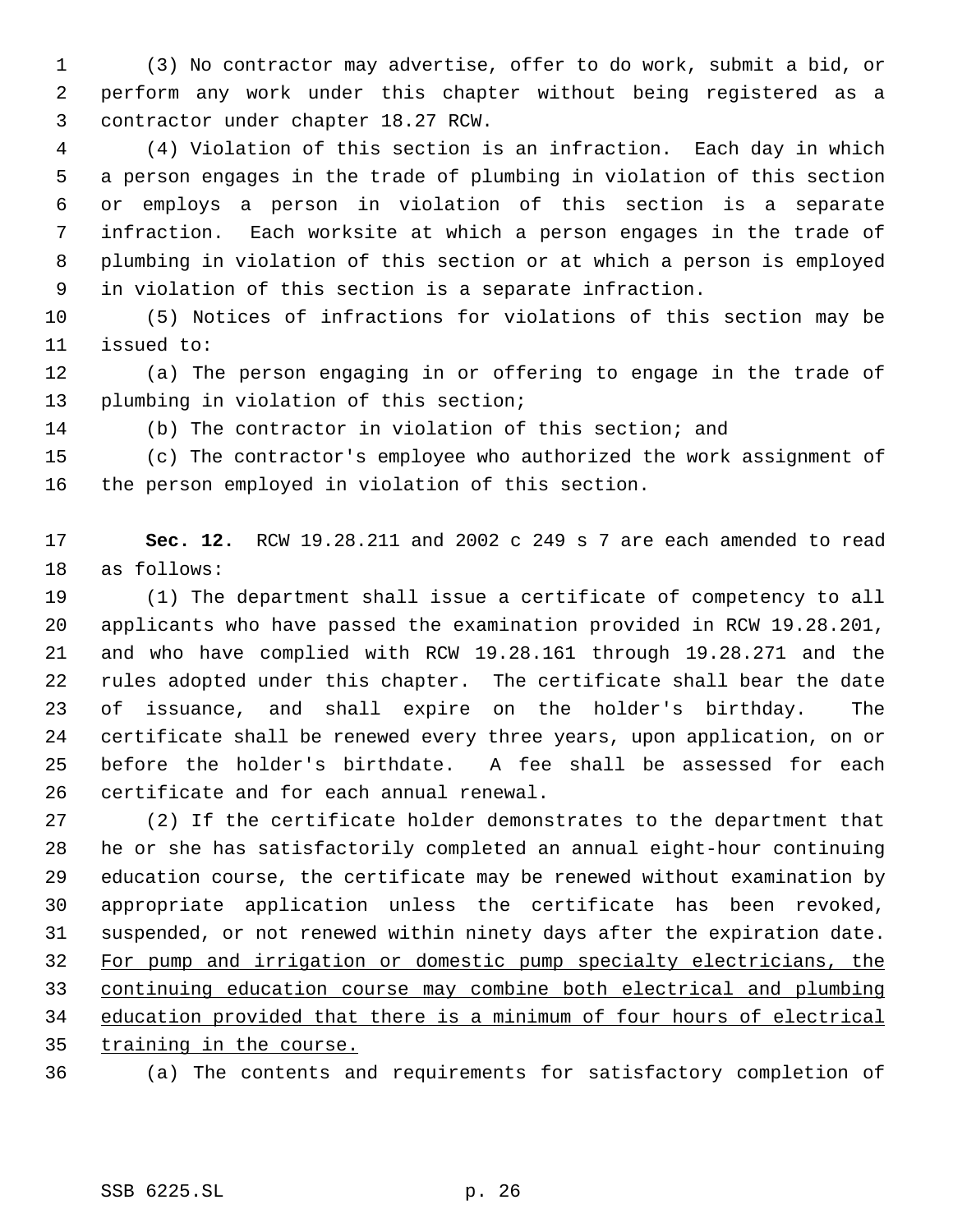the continuing education course shall be determined by the director and approved by the board.

 (b) The department shall accept proof of a certificate holder's satisfactory completion of a continuing education course offered in another state as meeting the requirements for maintaining a current Washington state certificate of competency if the department is satisfied the course is comparable in nature to that required in Washington state for maintaining a current certificate of competency.

 (3) If the certificate is not renewed before the expiration date, the individual shall pay twice the usual fee. The department shall set the fees by rule for issuance and renewal of a certificate of competency. The fees shall cover but not exceed the costs of issuing the certificates and of administering and enforcing the electrician certification requirements of this chapter.

 (4) The certificates of competency and temporary permits provided for in this chapter grant the holder the right to work in the electrical construction trade as a master electrician, journeyman electrician, or specialty electrician in accordance with their provisions throughout the state and within any of its political subdivisions without additional proof of competency or any other license, permit, or fee to engage in such work.

 **Sec. 13.** RCW 19.28.131 and 2001 c 211 s 8 are each amended to read as follows:

 Until July 1, 2007, the department shall issue a written warning to 25 any specialty contractor, performing the scope of work defined by rule 26 for the pump and irrigation or domestic pump specialties, not having a 27 valid electrical contractor license. The warning will state that the contractor must be qualified for and apply for a specialty electrical contractor license under the requirements in RCW 19.28.041 within thirty calendar days of the warning. Only one warning will be issued to any contractor. If the contractor fails to comply with this 32 section, the department shall issue a penalty or penalties as 33 authorized in this section to the contractor. Any person, firm, partnership, corporation, or other entity violating any of the provisions of RCW 19.28.010 through 19.28.141 and 19.28.311 through 19.28.361 shall be assessed a penalty of not less than fifty dollars or more than ten thousand dollars. The department shall set by rule a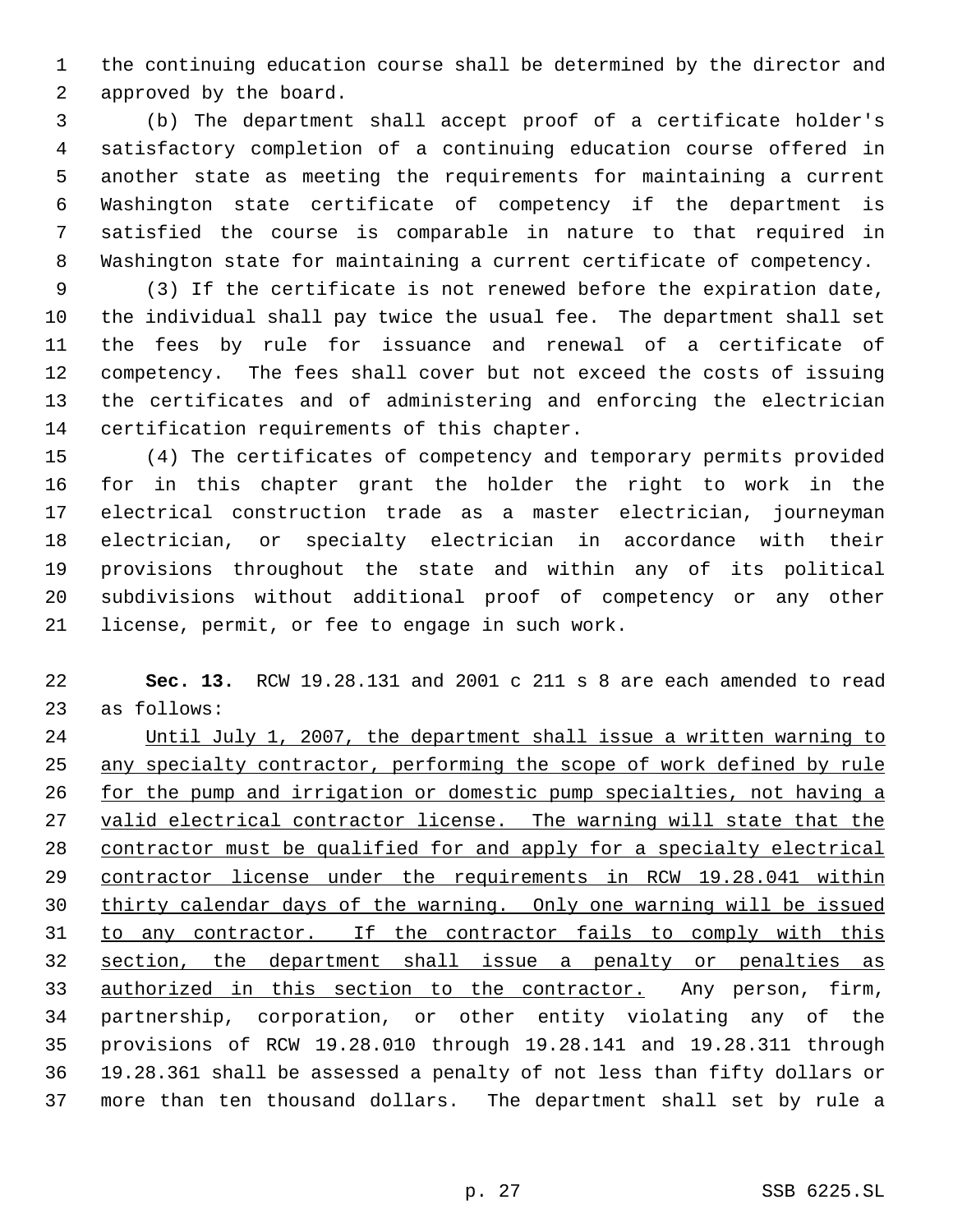schedule of penalties for violating RCW 19.28.010 through 19.28.141 and 19.28.311 through 19.28.361. The department shall notify the person, firm, partnership, corporation, or other entity violating any of the provisions of RCW 19.28.010 through 19.28.141 and 19.28.311 through 19.28.361 of the amount of the penalty and of the specific violation by certified mail, return receipt requested, sent to the last known address of the assessed party. Any penalty is subject to review by an appeal to the board. The filing of an appeal stays the effect of the penalty until the board makes its decision. The appeal shall be filed within twenty days after notice of the penalty is given to the assessed party by certified mail, return receipt requested, sent to the last known address of the assessed party and shall be made by filing a written notice of appeal with the department. The notice shall be accompanied by a certified check for two hundred dollars, which shall be returned to the assessed party if the decision of the department is not sustained by the board. If the board sustains the decision of the department, the two hundred dollars shall be applied by the department to the payment of the per diem and expenses of the members of the board incurred in the matter, and any balance remaining after payment of per diem and expenses shall be paid into the electrical license fund. The hearing and review procedures shall be conducted in accordance with chapter 34.05 RCW. The board shall assign its hearings to an administrative law judge to conduct the hearing and issue a proposed decision and order. The board shall be allowed a minimum of twenty days to review a proposed decision and shall issue its decision no later than the next regularly scheduled board meeting.

 **Sec. 14.** RCW 18.27.060 and 2001 c 159 s 5 are each amended to read as follows:

 (1) A certificate of registration shall be valid for two years and shall be renewed on or before the expiration date. The department shall issue to the applicant a certificate of registration upon compliance with the registration requirements of this chapter.

 (2) If the department approves an application, it shall issue a certificate of registration to the applicant.

 (3) If a contractor's surety bond or other security has an unsatisfied judgment against it or is canceled, or if the contractor's insurance policy is canceled, the contractor's registration shall be